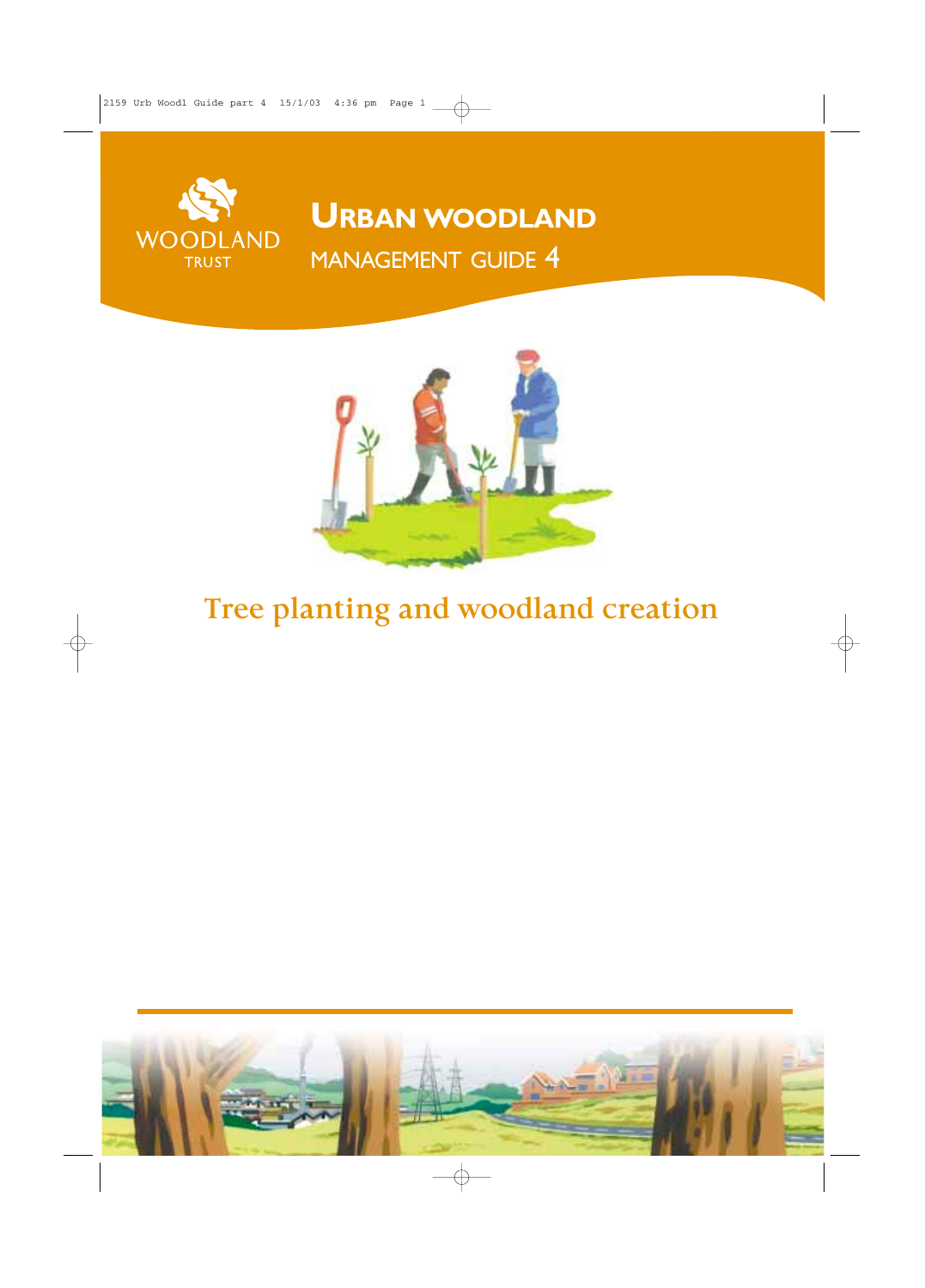## **Urban Woodland Management series**

This guide is one of a series produced by the Woodland Trust, the UK's leading woodland conservation charity, as a resource for managers creating or managing urban woods.These *Urban Woodland Management Guides* are based on the Trust's many years' experience of managing such sites across the UK and have been written by experienced urban woodland site managers.

From a management perspective,'urban' woods are probably best defined as those that suffer a high level of public use and misuse.These pressures are often no different to those in any other wood with public access. However the key difference between urban sites and those in a more rural situation is both the sheer scale of pressure and public's expectations of site management.

Woods can be used not only for informal recreation but also as children's playgrounds and through routes to shops, work or school. Due to their proximity to housing, minor encroachments, garden dumping, vandalism and complaints about weeds can become commonplace.This can result in high workloads and loss of motivation for site managers and high management costs merely to maintain the *status quo*.These guides outline strategies that the Woodland Trust has implemented to deal with such problems with both proactive and reactive approaches.

The Trust welcomes feedback on these guides, including different tactics you or your organisation may have tried, so that the contents remain as relevant and up to date as possible. Please e-mail the Trust at:

### **urbanwoodland@woodland-trust.org.uk**

Copies of this guide and others in the series can be downloaded from the Trust's website: **www.woodland-trust.org.uk**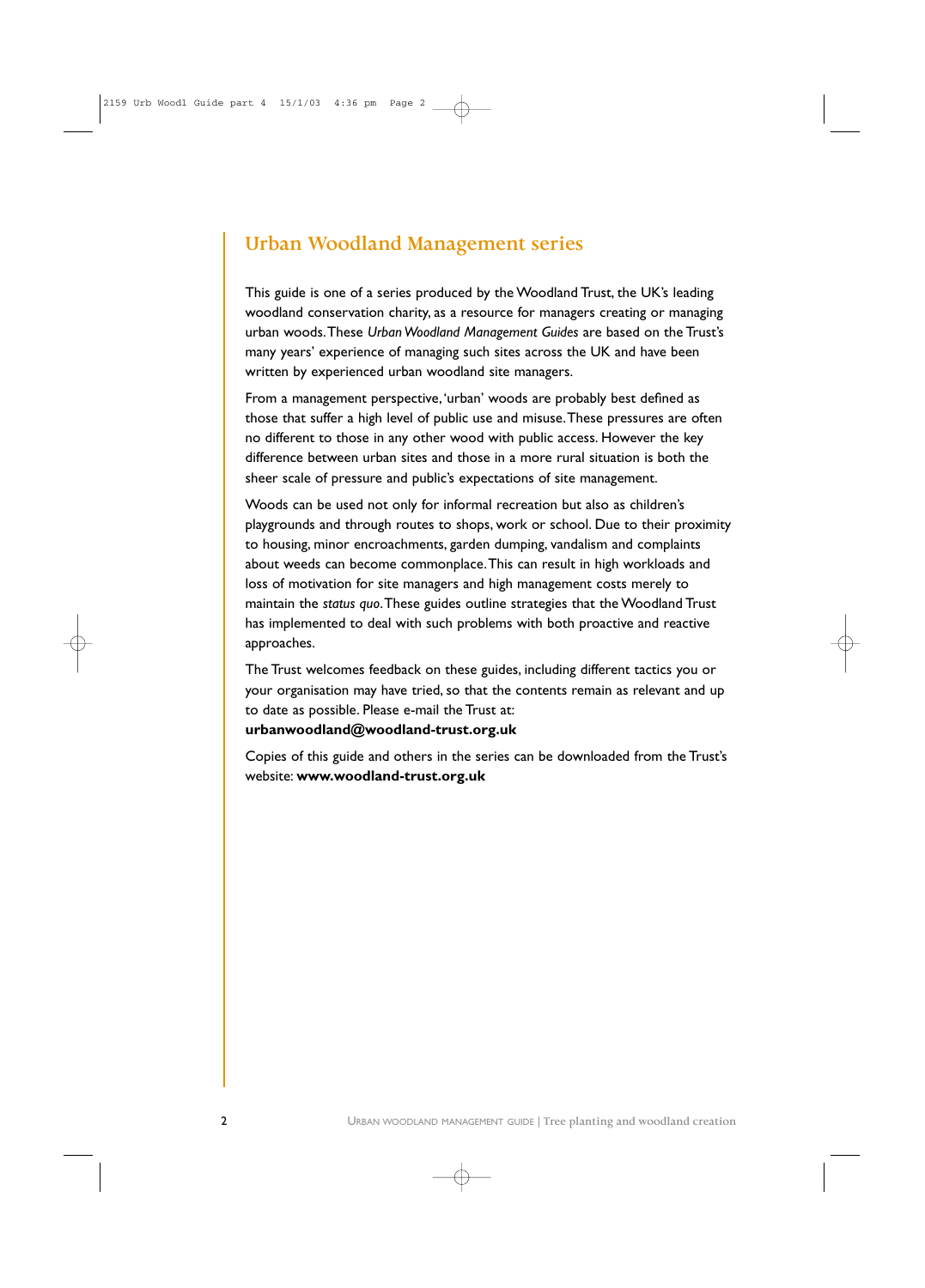## **Contents**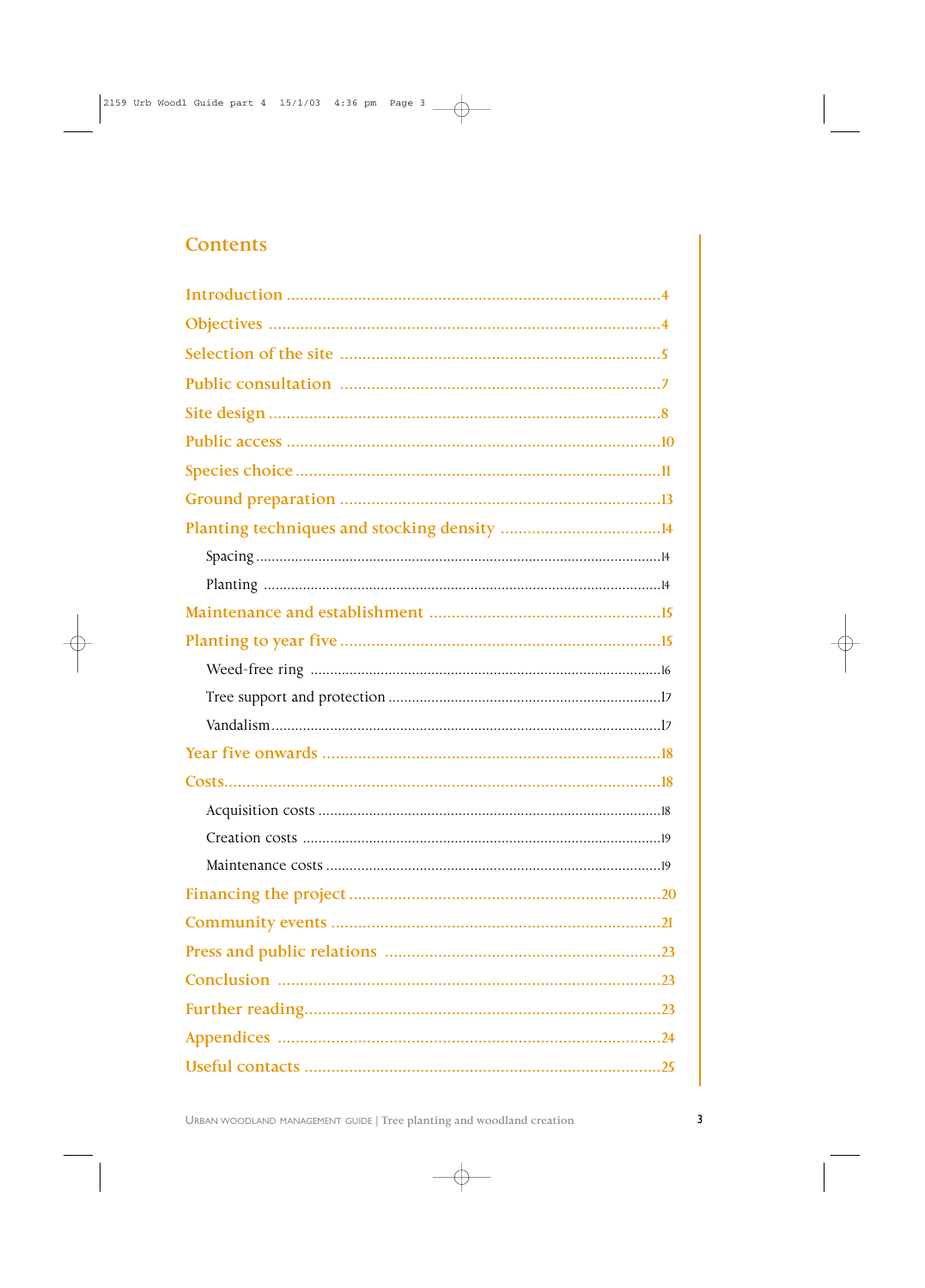## **Introduction**

Trees and forests are crucial to life on our planet.They generate oxygen, store carbon, play host to a spectacular variety of wildlife and provide us with raw materials and shelter.Trees growing in urban areas can enhance the appearance of a neighbourhood, increase property values, attract birds and other wildlife, cleanse the air of pollutants and provide children with an exciting environment in which to play. Studies have also shown that they can enhance our mood, reduce stress and even influence our recovery from surgery.

Any individual, community group, business or statutory provider could carry out tree planting or an urban woodland creation project with some careful planning. This guide provides an outline of the issues that need to be considered when drawing up a plan of action to plant trees and create woods in towns and cities. The silvicultural principles for tree planting in urban or rural areas differ little, but the creation and maintenance of urban woodland needs some special considerations. More thought has to be given to the effects both on and of people. Each could be a book in itself and the 'Further reading' gives more reference material.

## **Objectives**

It is important to be clear about your objectives from the beginning as this will help you to choose the type of feature, location, tree species and the level of involvement of other people.

Do you wish to plant trees to increase the range of plants and animals – the biodiversity – of the area, provide shelter, enhance the view, provide an area for public recreation, help clean the air or absorb water and reduce run-off? Remember it may not be possible to cover every objective on one site.

- Hedges can screen or protect boundaries while providing corridors for wildlife and softening harsh environments.
- Single trees and clumps can form features in the centre of grassy open areas. Eventually they will develop into splendid parkland trees with an open



 $\triangleleft$  Trees planted in open areas can develop to their full potential with magnificent spreading canopies.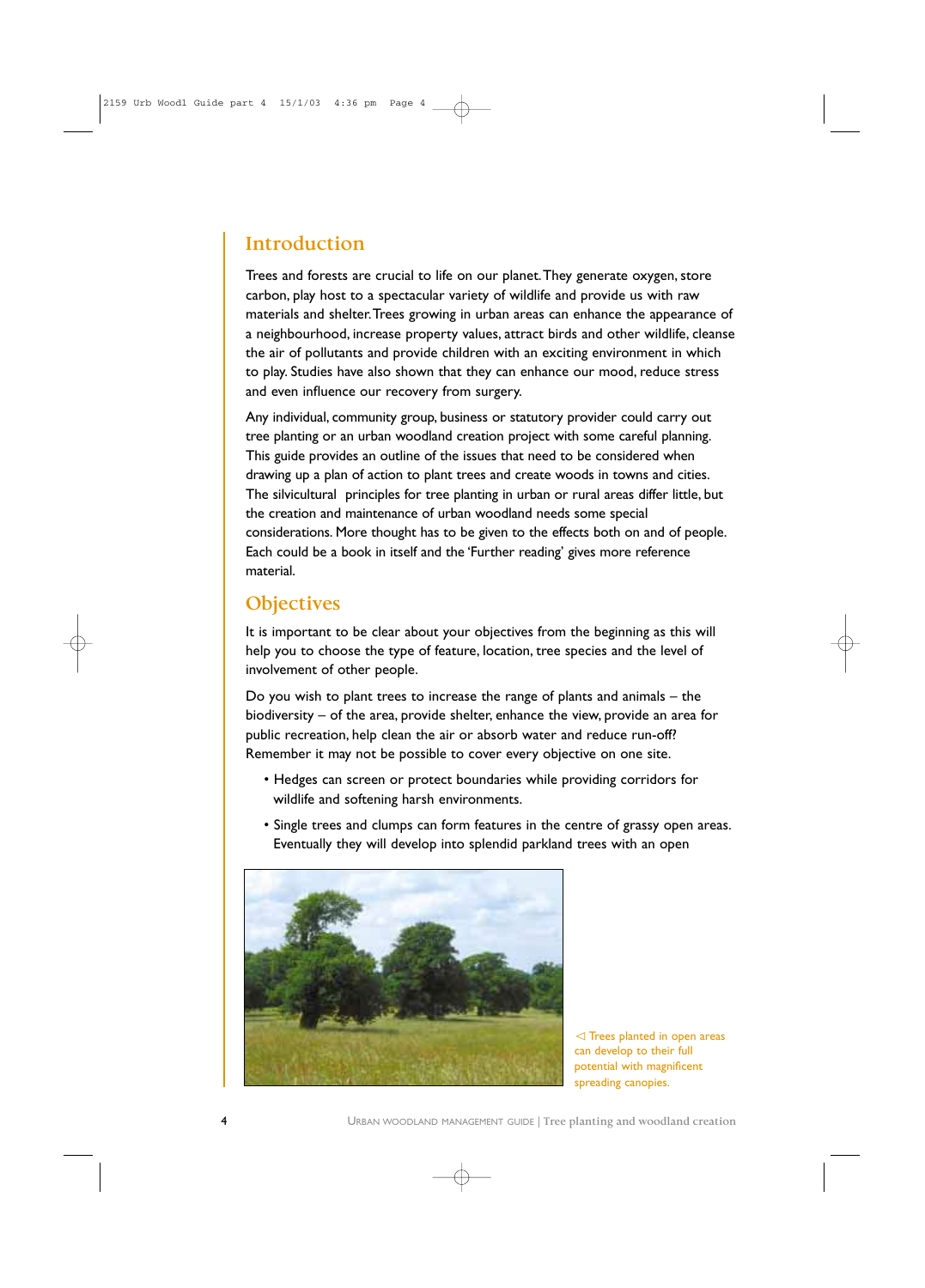canopy. Even a single conifer can become a community Christmas tree decorated each year in situ.

- Avenues of trees in open green areas or along road edges will form neighbourhood features of the future.
- Orchards can provide a resource for the community apples and pears can be eaten straight from the tree, while crab apples, elderberries, rowan berries and blackthorn sloes can be used to make a variety of drinks and jams.
- Mazes can provide great entertainment for all ages they should be created from species that retain their leaves in the winter such as yew, beech or hornbeam.
- Living willow features, such as tunnels and huts, can create a fun place for children to play. New growth can be woven into the structure each year and this helps to maintain its shape and strength.
- Woodland is a wonderful place for walking and a rich habitat for birds and other animals. Small trees only a metre high when planted will reach head height and provide a woodland experience in five years.



 Woods are a wonderful place for walking and young trees can quickly provide a woodland experience.

## **Selection of the site**

Integral to the decision as to what type of feature to create will be the locations you have on which to plant trees. From experience, the Woodland Trust has found that a new wood will have more of a chance of success if it is created at the edge rather than the middle of an urban area. Here it is not the centre of attention and the young trees will have a chance to establish. However in the UK, urban areas continue to spread and housing may quickly surround a small wood created on an urban edge increasing the pressure on the woodland. It is wise to consider this in your design.

Planning permission is not required to plant trees or create a wood as it is classed as an agricultural activity and there is no change of use. But it is worth seeking the support and possibly help of your local authority.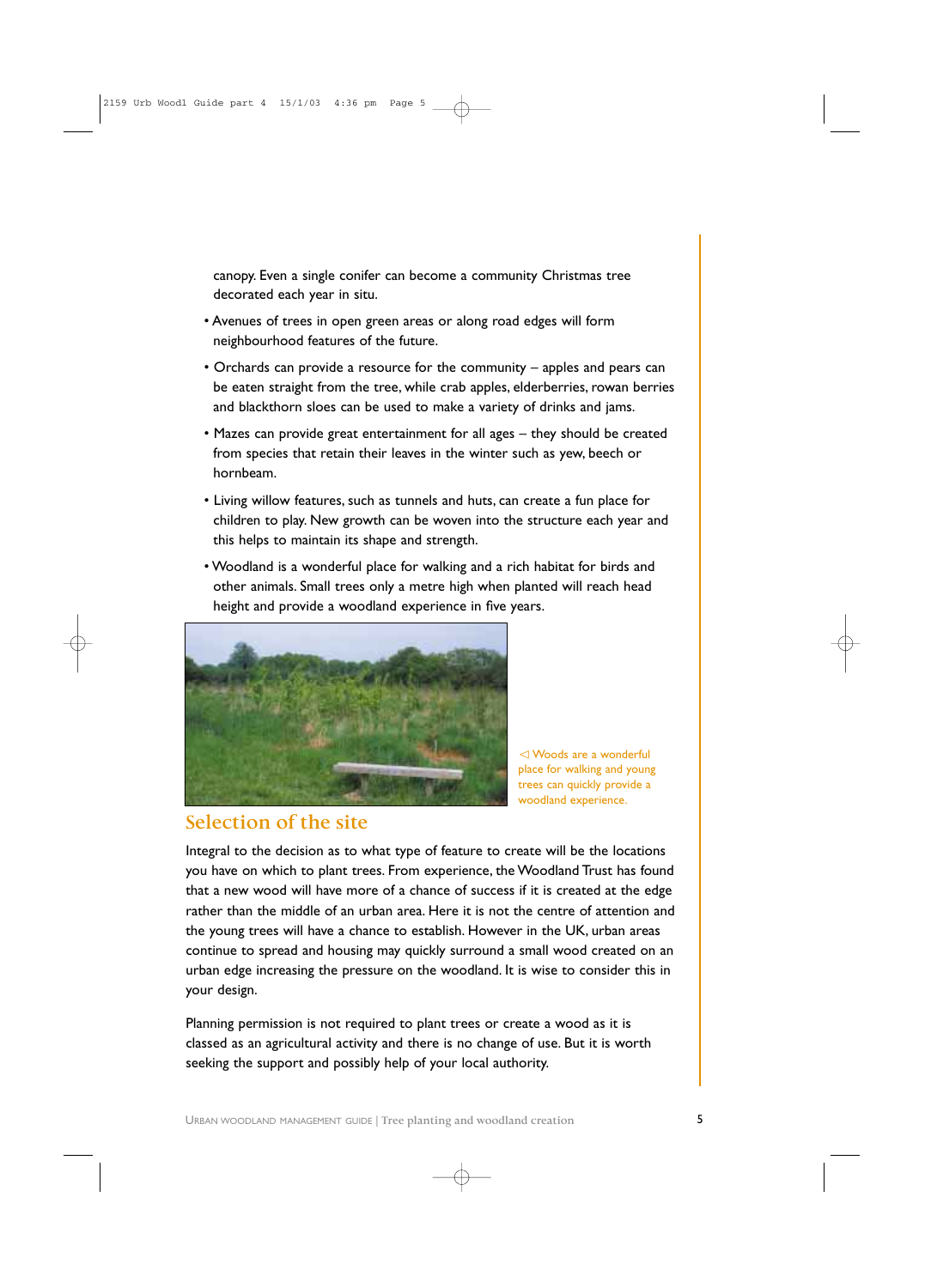Other issues which need to be considered include:

#### **Site ownership**

The owner could be the local council, a housing association, an individual or a business. If you do not know who owns the land, ask a knowledgeable local or seek advice from your council or land registry office.You will need the landowner's permission before starting on any tree-planting project. You may also want some assurance that the land will be retained as open space and not be developed in the future. It is also worth discussing maintenance at this stage. Many organisations purchase or set up a long-term lease perhaps with a peppercorn rent; these type of agreement can take several months to agree and you will be given legal responsibilities.

### **Suitability of site for trees**

It is important to survey the site and to base your design and tree selection on the findings. Dig a selection of holes across the plot to find out what is beneath the surface. Record where there are areas of rock, rubble, deep soil, clay, sand, open water, compaction, pollution, existing vegetation and wild flowers. Specialist soil analysis may be required on some sites, particularly if they were formerly used for landfill or waste disposal. Look at what tree species, if any, already seem to be doing well on the site or in the immediate vicinity. If you do not feel confident to assess the site, it is essential to seek advice, such as from a local tree nursery, at this critical stage to suggest suitable species.

#### **Existing wildlife value**

A wildlife-rich grassland, wetland or heathland site may not be appropriate for tree planting, although some trees may improve the existing habitat. If in doubt, seek specialist advice such as from the local Wildlife Trust.

#### **Pipes and cables, roads, fixtures and archaeological features**

Services need to be considered as they may well be a constraint to tree planting and could be hazardous. Service providers often require access to their pipes and cables, and may have clear standards for tree planting within the service route. It is also important not to disturb any archaeological features.Write letters to service providers – electricity, gas, telephone, street lighting, digital television, – and the local government department responsible for archaeology (see Appendix One for a sample letter). Explain the scheme (with a map attached) and ask whether they have any services in the vicinity that need to be avoided or incorporated into the design.You may need to chase them up for a response. If in doubt, request a site meeting.

### **Proximity to houses and buildings**

Your choice of trees should consider their proximity to houses as some species can reach a significant height with roots spreading a long way. Match tree species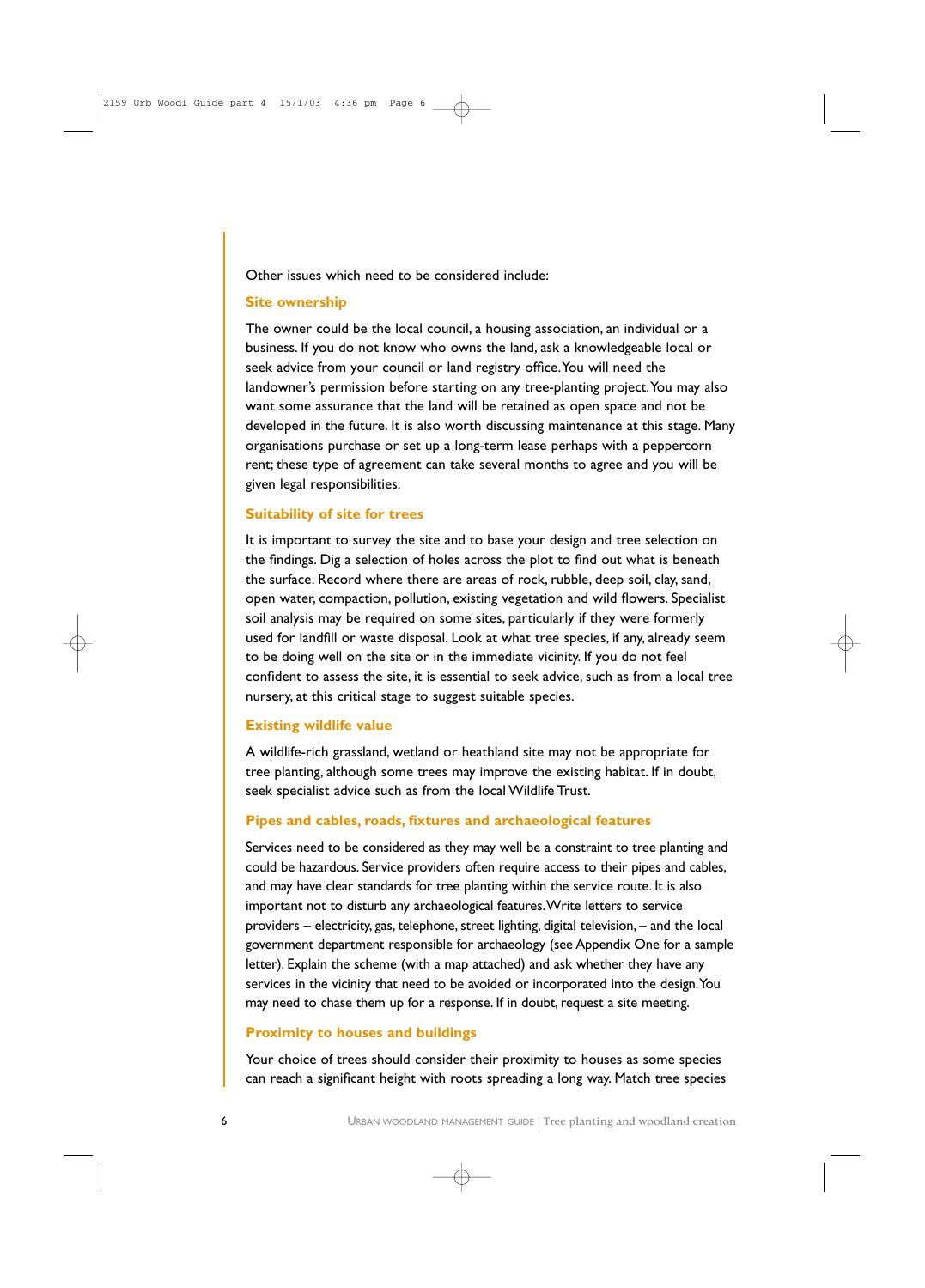with the location to ensure that they will not obscure a favourite view, shade houses or that their roots will not damage foundations, drains or roads.

### **Mature trees**

Do not choose a site where the new trees will be in the shade or competing with roots of existing mature trees – the newly planted trees will struggle to grow.

### **The wider picture**

View any site as one piece in a larger jigsaw of the whole landscape. Paths should ideally form part of a wider network and existing trees and other habitats link to form 'green corridors'.

### **Public consultation**



Work in partnership with the local community and involve people at the planning stage of any large tree-planting project.

The level of public consultation will depend on the size of the project and the overall objectives.With larger projects it is advisable to advertise your plans and involve local people from the start.This will provide an opportunity to agree shared objectives and sorted out potential conflicts – the local 'grapevine' is a highly effective medium for picking up any concerns.

Working in partnership with the community can develop a sense of responsibility for and ownership of the new wood, often providing a platform for continued involvement. People may commit their time, expertise, equipment or finances in the short or long term. A local champion (supporter) or committed group is the ultimate aim.

Choose a method that will suit the community. A different approach may be needed for the initial consultation and the later design phase of the project. A selection of ways to involve people could include:

• An informal walk around the site with local people at the beginning of the project.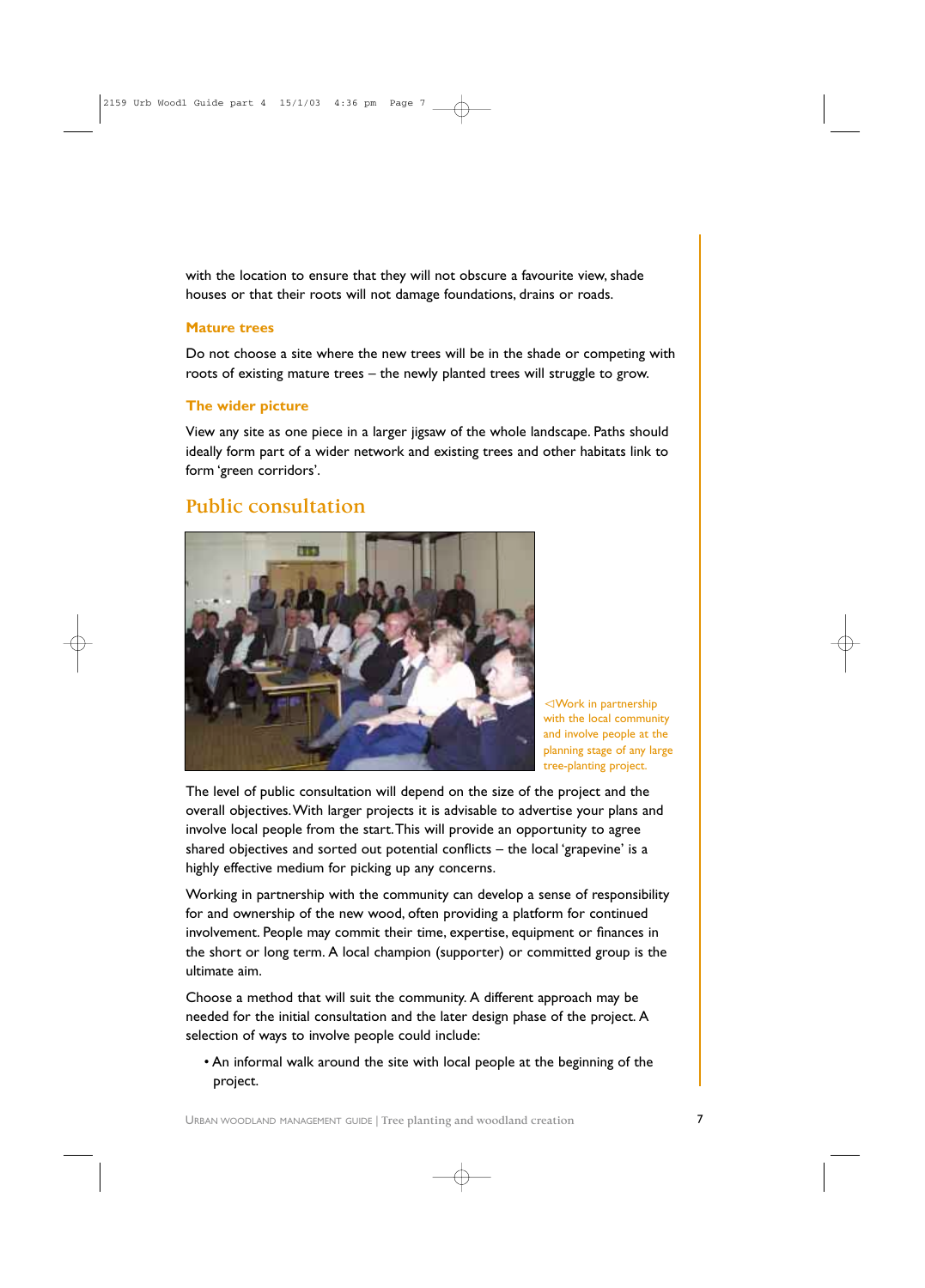- A public meeting or meeting of enthusiasts can bring together a host of ideas, dispel concerns and build support. Such meetings require a good chairperson and need clear objectives from the start.
- Questionnaires or site plans placed in a local library or shop allow people to put forward their own ideas and keep up-to-date without attending meetings.
- A three-dimensional model will help people visualise the woodland.
- A 'community planning' exercise can help people to understand the costs, opportunities and constraints involved in site design.
- Fliers posted through doors of adjacent houses will inform neighbours of plans and seek their views.
- Newspaper articles can draw in specialists or interested parties from further afield, while keeping locals informed of progress.
- Keep local councillors and community representatives informed of progress as they will be asked about the tree-planting scheme at meetings.



A three-dimensional model helps people visualise the mature woodland.

### **Site design**

The three underpinning factors to consider throughout the design process are environmental impacts, creation costs and maintenance costs.

Planning permission is not required for woodland creation, but the Forestry Commission and Forest Service may require an Environmental Impact Assessment for larger schemes.

Aside from this grant requirement, any responsible body or group should carry out an environmental assessment for each operation considered, screening for potential adverse impacts on the existing environmental features of the site and its surroundings, such as badgers, birds' nesting sites, ground flora and watercourses. Consider the operation itself and the time of year it will be carried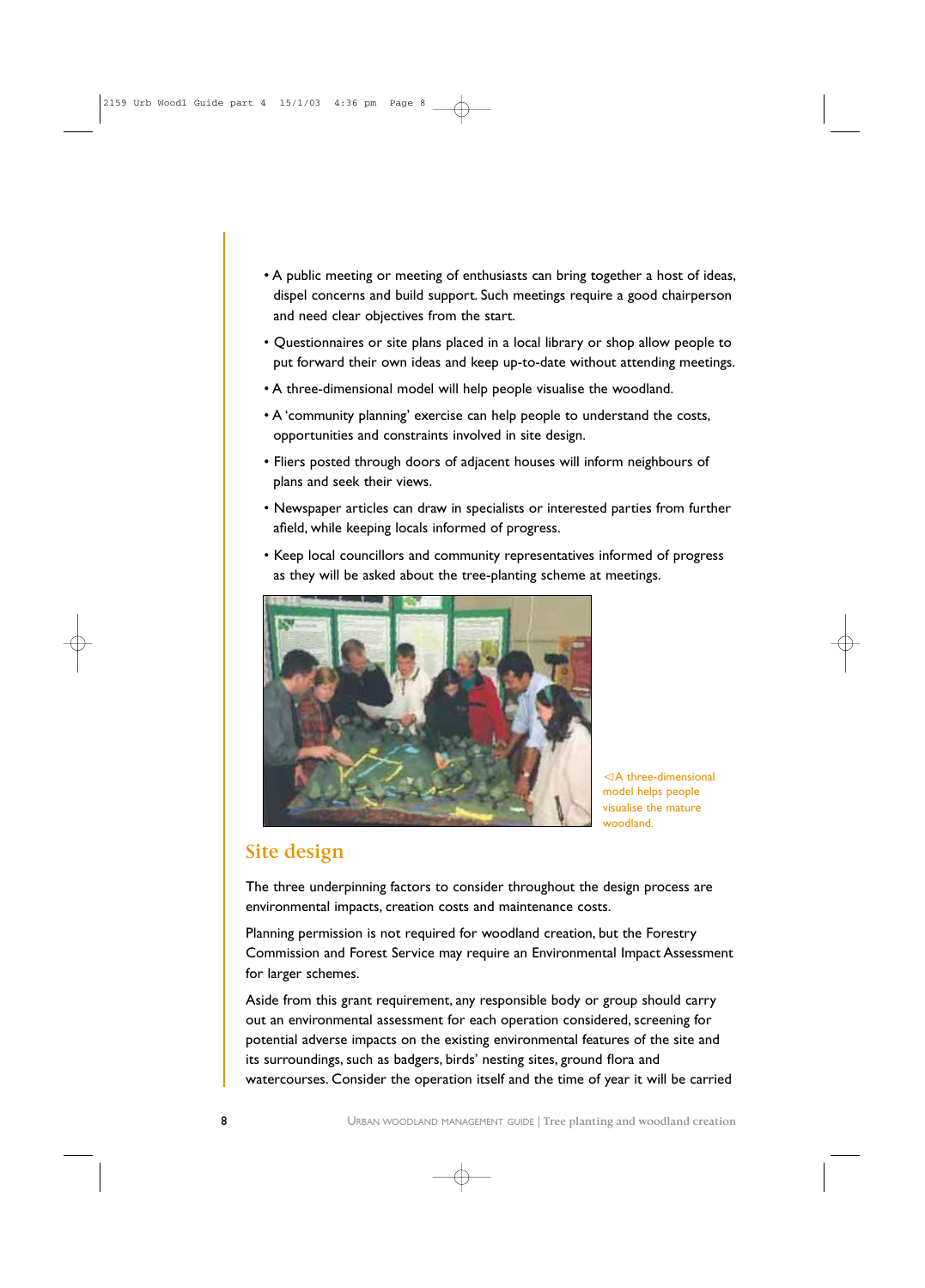out.To lessen an impact, it may be possible to relocate a path route, alter the timing of an operation or reduce the use of a chemical.

Think about how the planting will look both in the short-term and way into the future.Also consider the layout within the wood itself and how it blends into the surrounding landscape, drawing the design on to an aerial photograph will help with this. Assess, at this stage, how much maintenance each feature will require, and design with safety in mind such as locating paths away from roads, steep drops and water.

Some of the specific issues you could consider at the design stage are as follows:

- In a woodland setting, single species are best planted in blocks of a minimum of 25 trees, feathered at the edges to blend into the next block; intimate mixtures can be difficult to manage.Try to avoid unnatural, geometric patterns.
- Straight lines of trees are easier to maintain in the short-term but can look regimented, planting in wavy lines can reduce this formal appearance. However the trees will thin themselves over time and develop a more natural pattern, perhaps aided by thinning or restructuring during the maintenance period.
- Scalloped woodland edges blend more naturally into the landscape and the edges themselves are important wildlife habitats.
- Remember how wide a tree or hedge will grow.Where you plant that tiny twig will be the centre of a 15-metre diameter mature parkland tree or a 1-metre-wide hedge. Bear this in mind when planting beside roads, boundaries or paths.
- Open space can be important for wildlife, landscape and recreation. However remember it will have to be maintained.
- Blackthorn, holly, gorse and hawthorn provide effective natural barriers, such as at path intersections or on the outside of bends to guide and deflect walkers. Gorse however can be prone to arson.
- Shrubs and smaller trees planted along paths and boundaries will give a wood a more diverse and colourful appearance, as well as providing a graded edge that more closely mimics natural woodland.
- Large, standard, specimen trees can be planted sparingly to accentuate viewpoints and create early structure and impact in a newly planted wood. But remember the smaller trees will eventually become the same size.
- Design good access for maintenance vehicles. For large sites consider laying out a network of rides for timber extraction.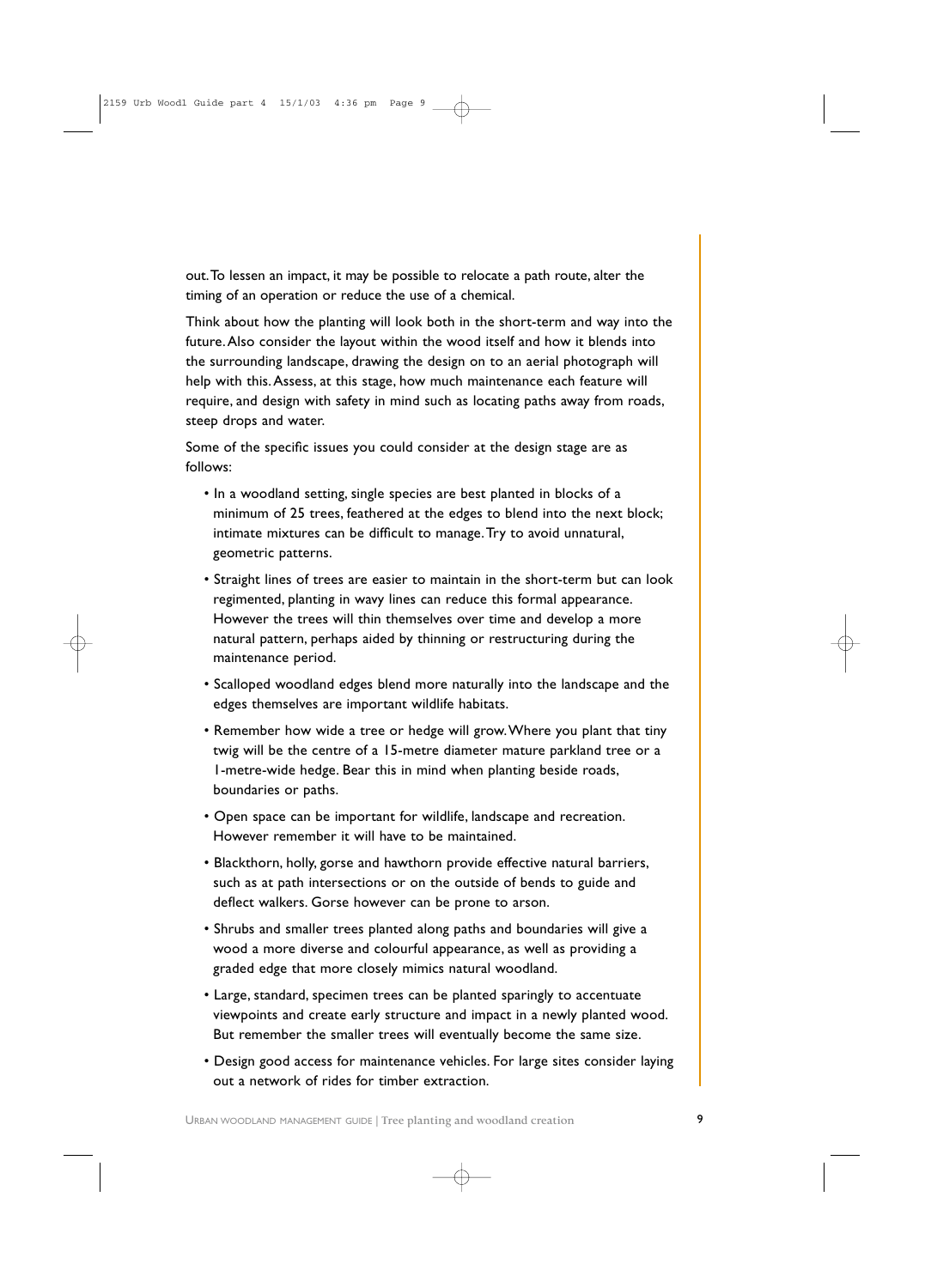- Remember that signage will attract vandalism-is it required at all? However most funding bodies will require a credit somewhere on site and the public may need to be reassured that the woodland has open access.
- Woodland ground flora can be a spectacular sight in springtime.Ancient semi-natural woodland supports a rich community of wild flowers, mosses, lichens and fungi. It is not possible to re-create this natural diversity, and on an urban site you are likely to be starting with a bare area of grass with your newly planted whips poking out of the ground. If the site was wooded in the past, flowers such as bluebells or wood anemones may appear over time. Plants will also colonise from surrounding hedges or be transported by animals, but many prefer shade and will not appear until the canopy has closed.Wild flowers can also be introduced as seed or small plants. Daffodil, snowdrop and crocus bulbs, while not native, will provide early spring colour in urban settings.

### **Public access**



 $\triangleleft$ The routes through a wood need to be decided at the design stage, wide, long curving paths provide visitors with a greater feeling of safety.

It is essential to decide at the design stage whether you wish to provide public access through your planting. It gives people the opportunity to enjoy the area, however, it will also open the area to vandalism, probably become your largest maintenance cost and require public safety considerations. If you decide to provide public access, consider the following:

• Paths should follow existing 'desire lines' where people traditionally walk through the area. Official Rights of Way are the responsibility of the local council. Consult their access officer, as these will need to be incorporated at the design stage.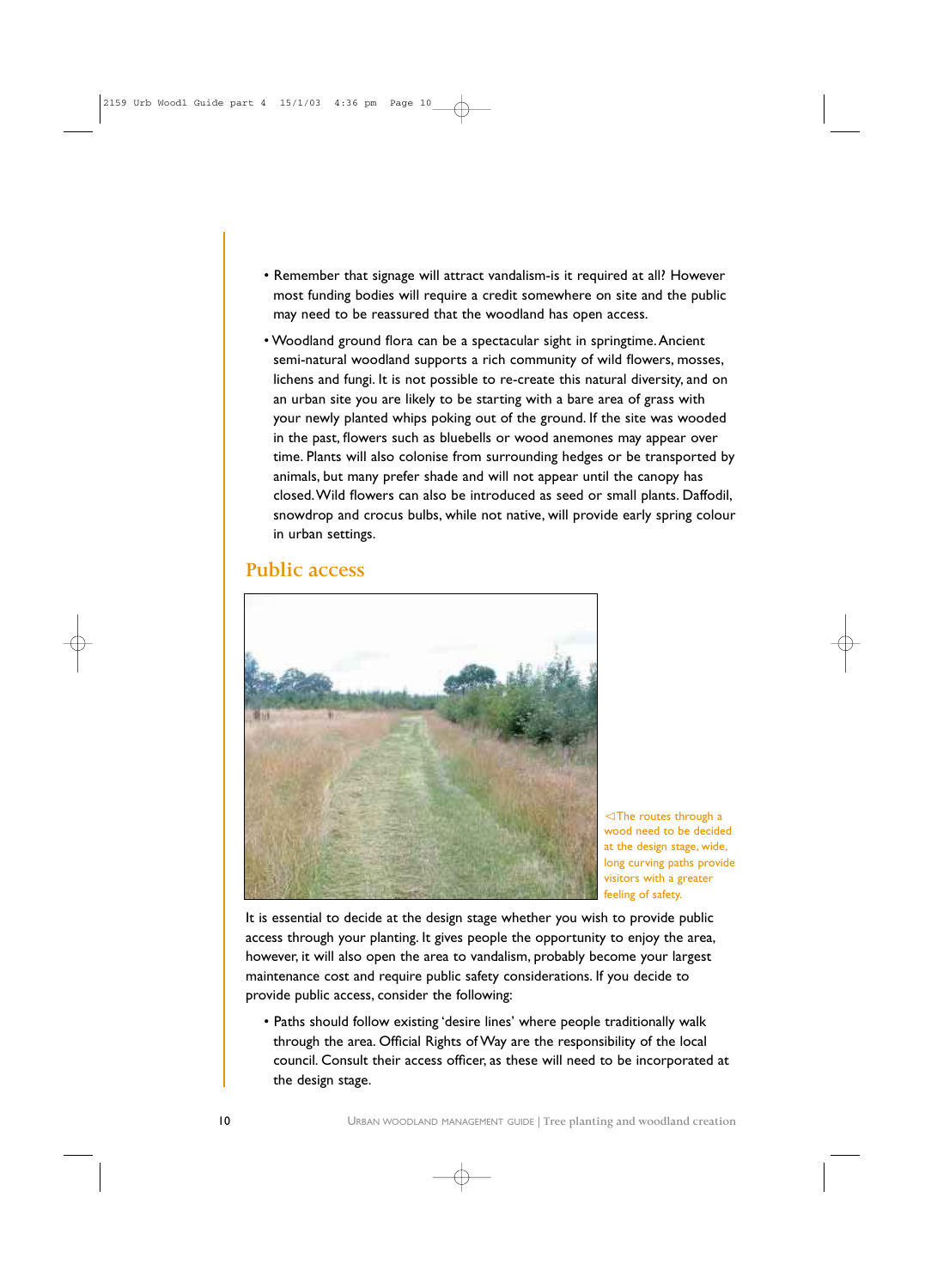- Avoid wet areas that require costly drainage or infrastructure.
- Wide paths with long curves allow visitors a greater feeling of safety.
- Access for all prams, double buggies and wheelchair users should always be considered wherever practical.
- Decide whether to allow horses and bicycles on the paths.
- The choice to surface a path will depend on the ambience you want to achieve, the level of use and the budget. Grass paths may become muddy – a normal woodland experience – while surfaced ones create a more formal environment. Gravel is less invasive than tarmac but requires repair more frequently.
- Planning permission is normally required for the creation of new pedestrian entrances or access for management leading on to public roads and footpaths. Seek advice from your local highways authority.
- Provision of public access puts the responsibility of visitor safety on to the owner. Risk assessments must be carried out and the owner must have public liability insurance.

## **Species choice**

In rural areas existing woodland can be expanded or adjacent new woods created by natural regeneration, but this is seldom an option in urban areas. In choosing the type of trees to plant consider:

### **1. Which species**

The most suitable tree species should have become evident in the site survey. It will depend on soil type and moisture content, aspect and local climate.Take advice on suitability from a local tree supplier, look at what grows well in the neighbourhood or seek further information from one of the recommended books on page 23.

### **2. Size and growth rate**

How large will the trees become when they are mature? Will they suit the space available, shade houses or the roots affect foundations and roads. How quickly do you want the tree to grow and how long would you like it to survive? In general the quicker the growth rate the shorter the lifespan.

### **3. Colour and flowers**

Flowers, berries, autumn colours and green needles in winter, what effect are you looking for throughout the seasons? Also consider bark colour and tree shape.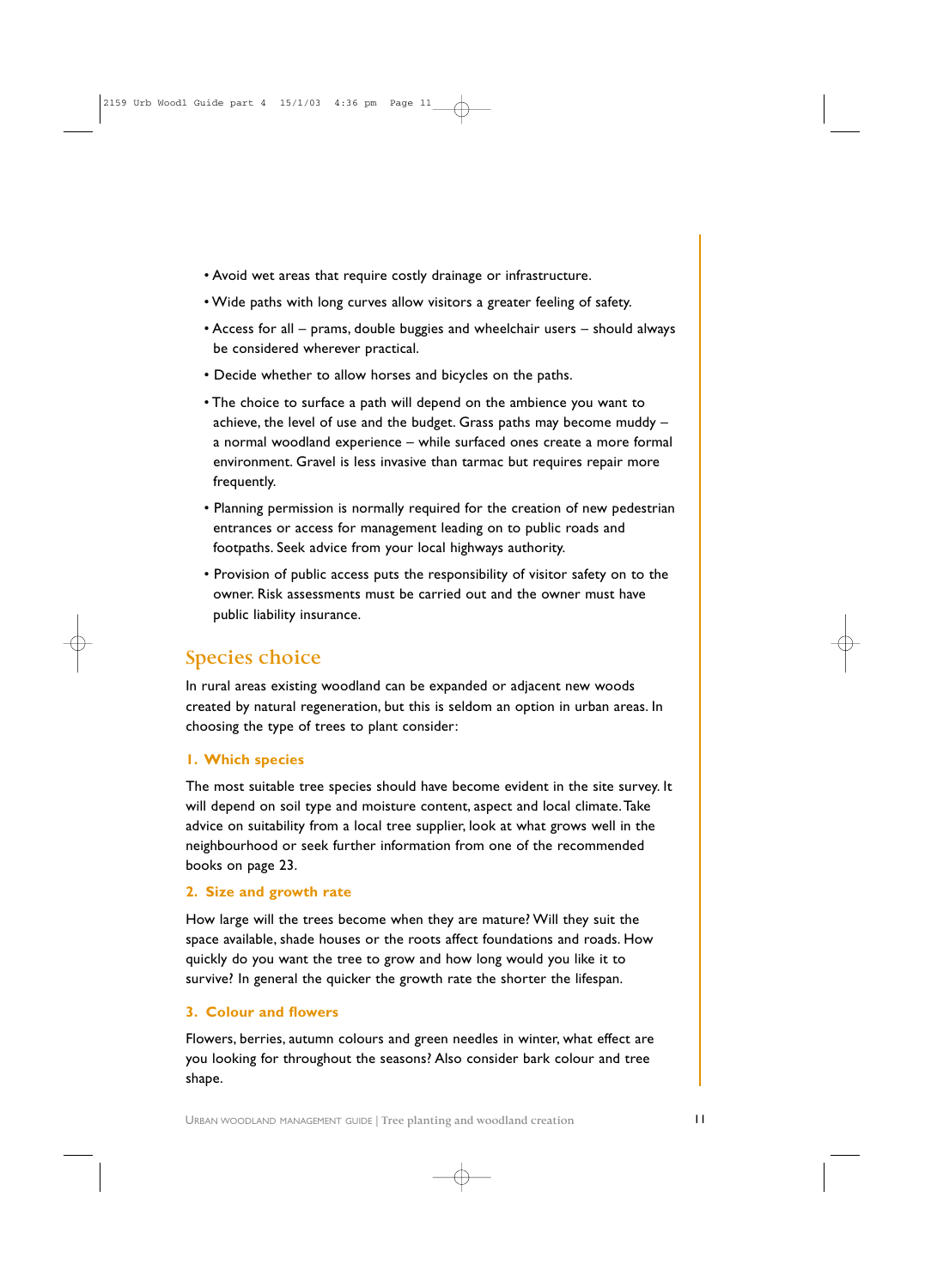![](_page_11_Picture_0.jpeg)

The autumn berries of rowan provide winter food supplies for birds, in particular thrushes.

#### **4. Local provenance and native trees**

Native trees grown from seed of local provenance will have a pattern of flowering and fruiting more in tune with the lifecycles of our native birds and other wildlife and will therefore be of greater benefit. Ideally seed should be gathered from a local ancient wood (with permission), come from the next closest source for collection or be available at the local tree nursery. Local seed can be gown in pots or sown directly on site. In an urban wood, however, there may be merit in not being too purist. Introduced trees, such as horse chestnut, walnut or a giant sequoia, can add interest.

### **5. Food and wood products**

Would you like to produce a crop from the trees? Conkers from the horse chestnut, apples from an orchard, cones from a pine, elderberries or sloes to make wine, wood for timber or firewood, willow for craftwork, hazel for bean poles or spruce for Christmas trees.

#### **6. Evergreens**

Yew and holly are usually bought in pots and are therefore more expensive. They make lovely evergreen features but may well go missing and end up in people's gardens.

### **7. Leaf drop**

It is wise not to plant trees that drop large amounts of leaves too close to small ponds or playing fields.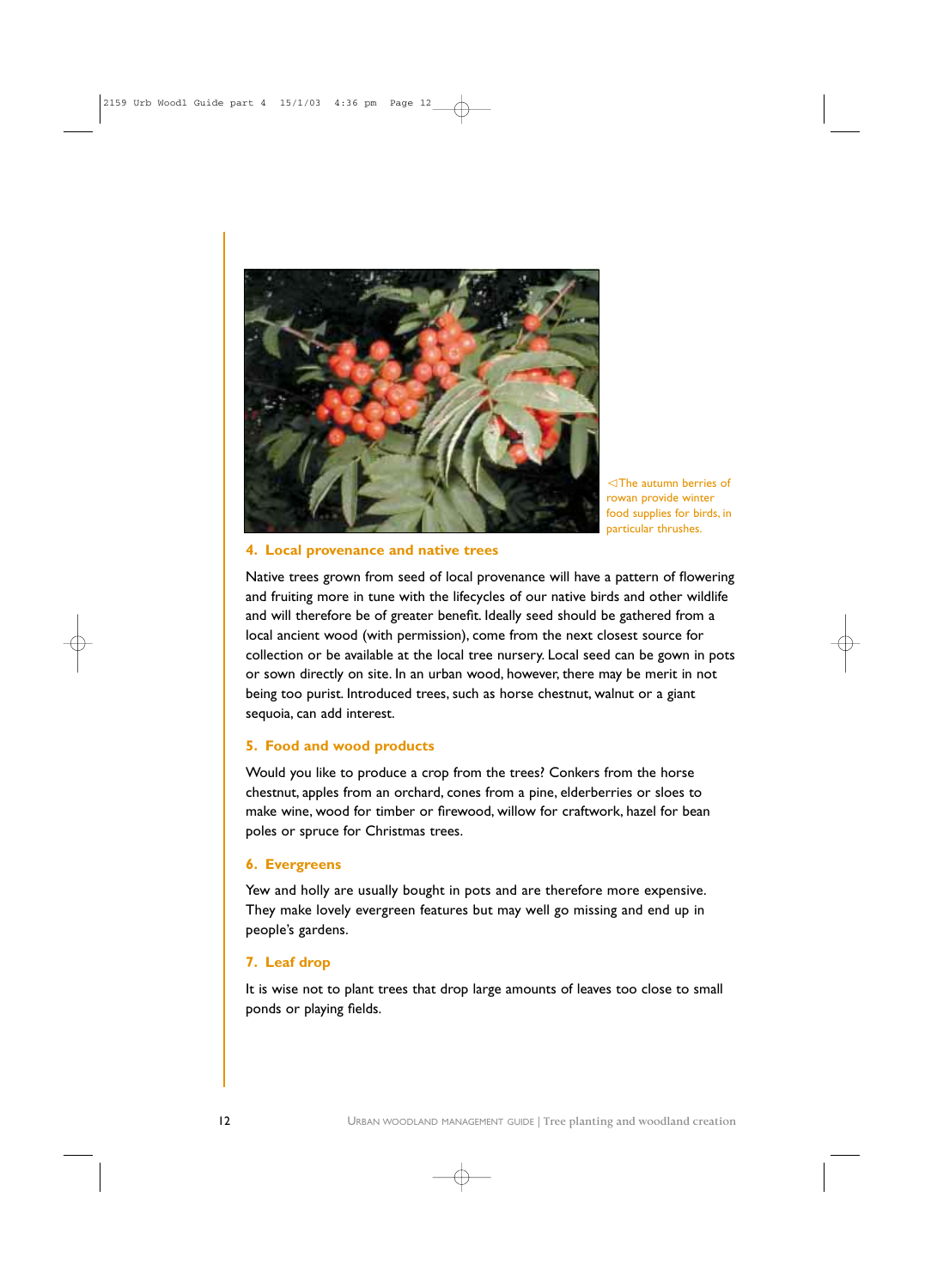## **Ground preparation**

Different tree varieties require specific conditions but good ground preparation prior to planting can improve the success rate and reduce the need for maintenance and replacement.Trees require a suitable soil substrate, water, light and nutrients to grow.The ground can be prepared to improve soil drainage and structure and to decrease competition for light, water and nutrients from other plants. It is particularly important where the soil is compacted, drainage is poor or where a dense and high grass sward exists; these will reduce tree growth and survival rates. If you are planting on a ploughed field, consider preparation to help establish ground cover, on other sites you may choose simply to plant straight into the ground.

- Ripping can be a useful method for large areas. It breaks up densely compacted soils that are often found in urban areas, but be aware it can break up land drains and unearth services.
- Mounding can reduce weed competition in the first year.A mound of soil is created using a digger and the tree planted into this.This can also be useful in poorly drained areas, however, there is the danger of the pile of soil becoming too dry and the roots being 'fried' in the sun.
- Drain creation can improve the drainage across the site.
- A dense grass sward can be mowed prior to planting to make the job easier but the resultant rapid growth will increase the competition for nutrients and water. Mowing a wavy row for planting or spot strimming is preferable to cutting the whole site.The latter is the most labour intensive but the best option where vandalism may be a problem as the temptation to walk along a row of cut grass and pull out each tree is often great.
- Spot spraying with herbicide prior to planting is an alternative to grass cutting. It removes all competition for light, nutrients and water, and allows the tree to be planted more easily into the ground, while mowing only removes competition for light but makes planting simpler. Spraying the whole site may be less effort, but a dead, brown area is particularly unattractive and the overuse of chemicals should have been identified as unreasonable in your environmental impact assessment.
- It is particularly difficult to establish trees in areas of bracken, laurel or rhododendron growth as they leave noxious chemicals in the soil. In this situation, and on sites where an agricultural crop was previously grown, it may be wise to re-seed the area with a low vigour grass mix, and leave it to establish for at least a year prior to tree planting.This will greatly reduce the need for weed control once the trees are planted.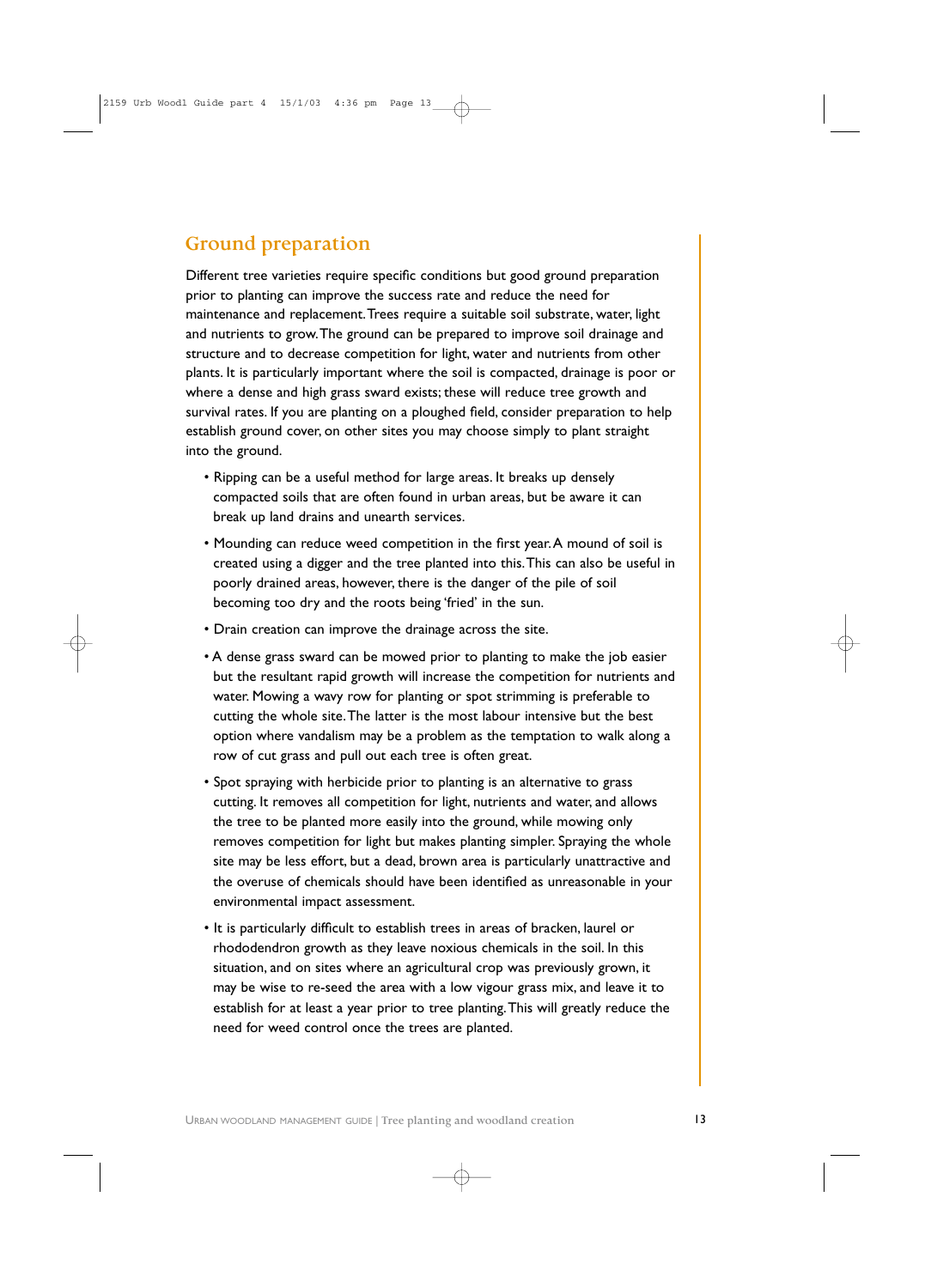## **Planting techniques and stocking densities**

### **Spacing**

- To plant specimen trees, determine how far apart you want the trees to be when mature.Then decide whether to plant the exact number required or a group that will be thinned in the future retaining the most healthy individuals.
- To create a hedge, plant trees in a staggered double row 20cm apart.
- To create an urban wood, the size and the planting density of the trees will depend on whether you want instant impact or slow evolution that might be missed by vandals.

| <b>Spacing (metres)</b> | <b>Trees per hectare</b> |  |
|-------------------------|--------------------------|--|
| 3                       | 1,111                    |  |
| 2.5                     | 1,600                    |  |
|                         | 2,500                    |  |
| l .5                    | 4,444                    |  |
|                         | 10,000                   |  |

High stocking rates can be used to speed up the canopy closure and gain 'control' of a site more rapidly, especially on weedy sites to keep down maintenance costs or where rabbits may cause high losses. One to two year-old trees (40–100cm) planted at 2–2.5 metre spacing is the most common 'formula' providing reasonably rapid canopy closure. Older, taller trees will cost disproportionately more, grow more slowly when first transplanted and have a lower survival rate.They are also targets for vandals and may need to be secured to prevent them falling over.

### **Planting**

There are many books (including those on gardening) that describe tree-planting methods in great detail. Plant single trees using either pit planting (digging a big hole) for larger trees or notch planting (cutting a slit in the ground and poking the roots in) for smaller trees. Large areas can be planted mechanically.

The most important points to remember are:

- Don't let the roots dry out while trees are waiting to be planted.
- Ensure that the tree is planted to the same depth as in its nursery soil –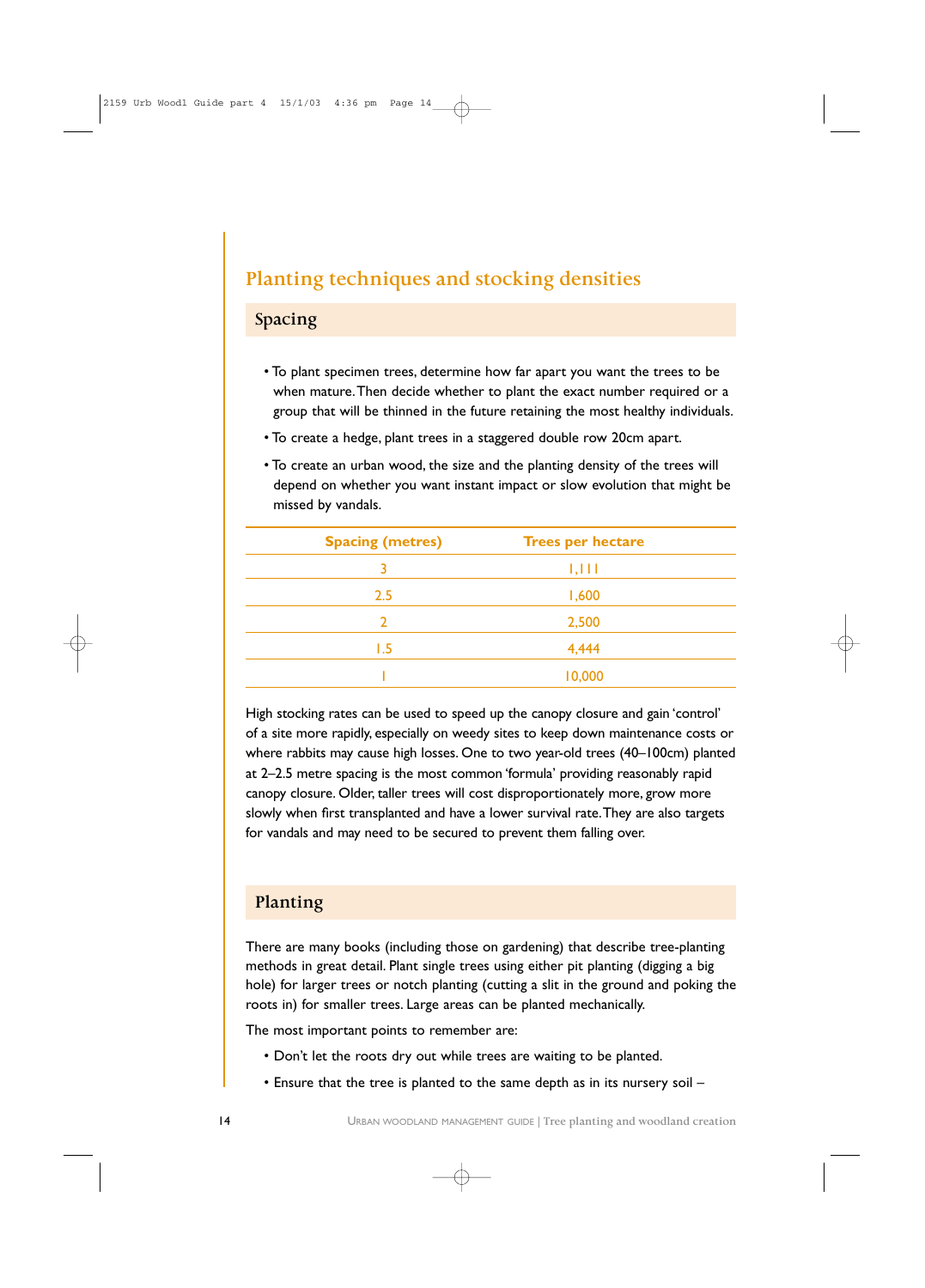up to the root collar.

- Trees should be heeled in firmly afterwards.
- Recheck the trees soon after planting and firm up any which have fallen over.

Bare-rooted trees (not in a pot) from a tree nursery are less expensive than 'containerised' (potted) ones from garden centres.The former can be bought during the tree-planting season (November to March, after leaf fall and when trees are dormant).Trees also transplant more successfully during this winter period. Avoid days when snow is on the ground or a deep frost. Use of containerised or cell-grown stock will extended the planting season.These are produced in biodegradable paper pots or grown as plugs in special plastic cells.

### **Maintenance and establishment**

It is prudent to consider the maintenance of the whole area at the design stage. Who will maintain the trees, any tree protection, paths and visitor features? If none of the trees survive, those involved will be disappointed and you might be required to pay back any grants received.The first five years are crucial for establishing the trees themselves. During this period they are most vulnerable to competition for light, nutrients and water, and provide the most juicy and tender meal for animals.After this time the canopy will shade the ground reducing competition from other plants and the tree stems will have become less susceptible to pest damage.

Trees may die or go missing due to natural death, pest damage or vandalism.You need to decide what percentage loss you or the funding providers are willing to accept before replacing trees. Beat-up (replacing trees that have died in the first few years after planting) can be built into a five-year creation and maintenance contract as a percentage replacement per year, for example five per cent per year.This encourages the contractor to ensure the trees are well planted and maintained.

When designing your public access and open-space features, keep your plan simple so that maintenance is minimised. Choose robust features or ones that are cheap to replace or a combination of both.

## **Planting to year five**

Noxious weeds such as ragwort, thistles, dock and giant hogweed are notifiable weeds that you have a duty to control adjacent to agricultural land.Where they are likely to occur, try a higher planting density to achieve a faster canopy closure as they may require chemical treatment until they can be controlled naturally.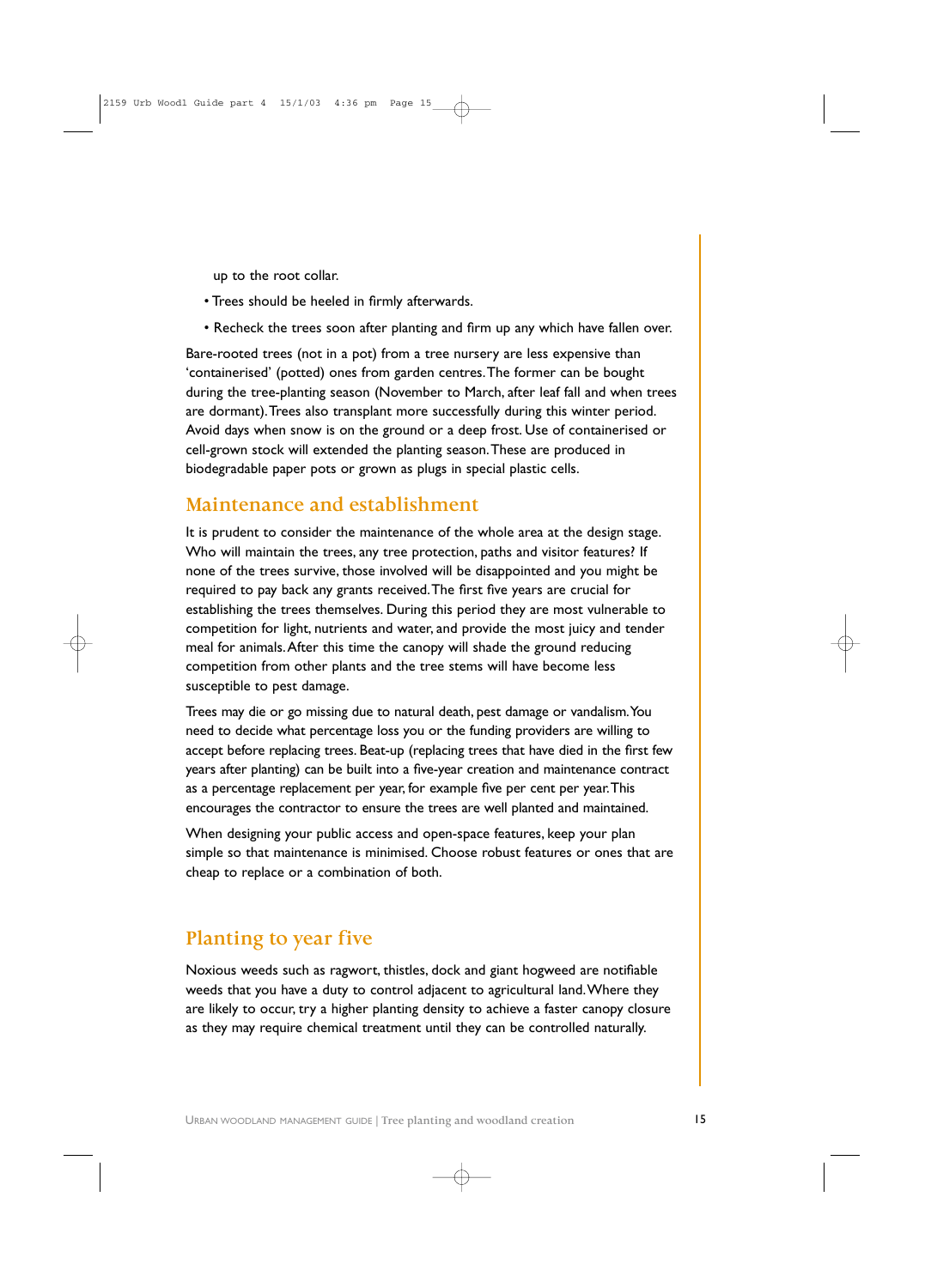### **Weed-free ring**

![](_page_15_Picture_1.jpeg)

 $\triangle$ Spraying with chemicals is one of the ways of maintaining a weed-free ring.

It is usually necessary to maintain a weed-free ring of 1metre diameter around young trees for the first three years.This reduces the competition for light, nutrients and water and therefore enhances the tree's growth rate and chance of survival. It can also give the tree a safety zone where vandals burn long grass. A weed-free ring can be can be created in a number of ways including chemical application, mulching and physical weeding. In some instances, especially where vandalism is high, it may be best not to weed but allow the grass to grow around the trees to hide them during their early stages of development.This will mean up to a 50 per cent loss of the trees through weed competition, but maybe more desirable than losing a higher proportion through vandalism.

Physical weeding by hand or strimmer is the least effective method.A strimmer can be very damaging, as any bark removed will increase stress and can ultimately cause death. If strimming is the best option, use small strimmer guards to protect the trees. Physical weeding reduces the competition for light but may increase it for nutrients and water as, once cut, the grass tends to grow back more vigorously. Grass cutting the whole site only makes an area look 'tidy' and, as with physical weeding, increases the competition for nutrients and water.

Chemical weeding and mulching reduce the competition for light, nutrients and water.The choice between chemical application and mulching is one of time (therefore finance) and environmental impact. If a contractor is employed, chemical weeding will reduce costs as it takes less time. Chemical applications will be needed once or twice a year either by spray or as granules and can only be applied by trained individuals. Ensure that only chemicals thought to cause minimum long-term damage to the environment are used.

Mulching can be carried out by people with a minimum of training, and the weed-free ring can be created using a thick layer of bark chips, squares of carpet,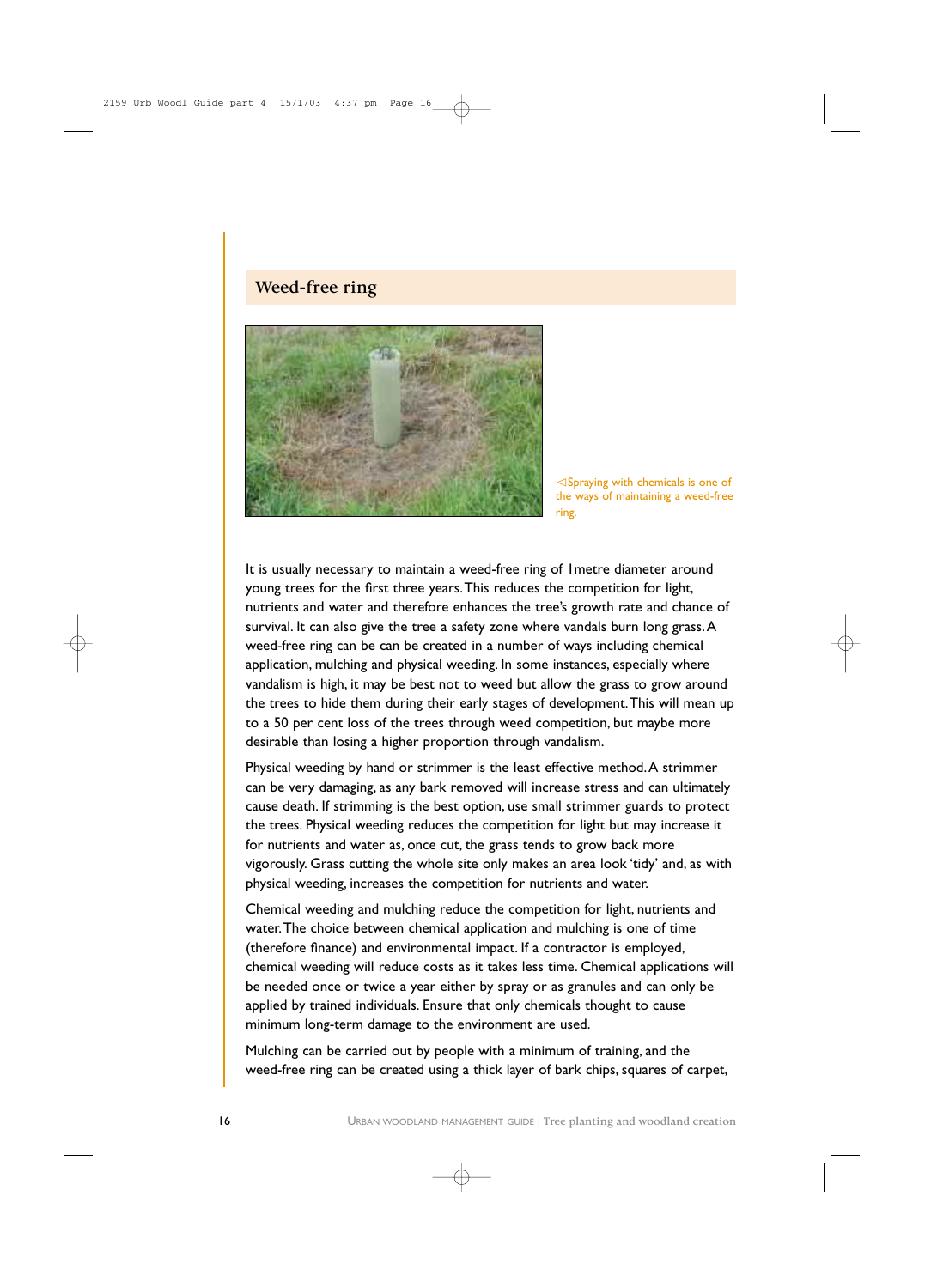mulch mats or grass cuttings. Mulch mats need to be heavy enough not to blow away and to press down on the vegetation beneath until it rots. Bark chips or grass cuttings may need to be topped up annually, while mulch mats and carpet should be checked regularly and put back in place.

### **Tree support and protection**

Tree shelters should only be used in urban areas where the young trees are in severe risk of being nibbled by deer, rabbits, hares or voles as children love to pull them off.Voles and rabbits like to nibble the tender bark, while hares and deer nip the whole juicy top off.

If a shelter is absolutely necessary, consider the types available. Spiral guards/vole guards offer protection from rabbits and voles (but not deer and hares) and attract less attention from children.Tubes can be used to give protection from hares and deer and, if supported by a wooden stake securely hammered into the ground, are difficult to remove; thin metal stakes are the most tempting and dangerous for children to pull out and play with. In some cases, where tubes or guards are likely to attract attention from vandals, it might be worth not protecting the trees and accepting natural losses.

For larger areas (generally anything more than 3 hectares) it is often cheaper to use fencing to exclude animals, rather than individual tree protection.Tree-planted areas can also be fenced to delineate planting areas or discourage pedestrian access. If fencing is appropriate, consider its impact on the landscape and what you are trying to keep out. Chestnut paling looks rustic and will discourage pedestrian use; stocknetting will discourage larger animals and pedestrians; rabbit-proof fencing requires much smaller gauge wire that must be buried below ground; while deer fencing must be at least 2 metres in height. In some circumstances planning permission may be needed for fences and you should check with your local authority if in doubt.

Large specimen trees are often planted with a stake to help stabilise them until the root network develops.These should be hammered into the hole at an angle; the tree can then be planted and attached to the stake with a flexible tree tie. This should be checked annually and loosened or removed to ensure it does not thwart the tree's growth.

### **Vandalism**

*Urban Woodland Management Guide 1: Damage and Misuse* deals with this topic more fully. It is an intrinsic problem in urban areas, so don't become too despondent. People soon become bored once a newly planted area loses its novelty value. If trees are pulled out of the ground, try to replant them as quickly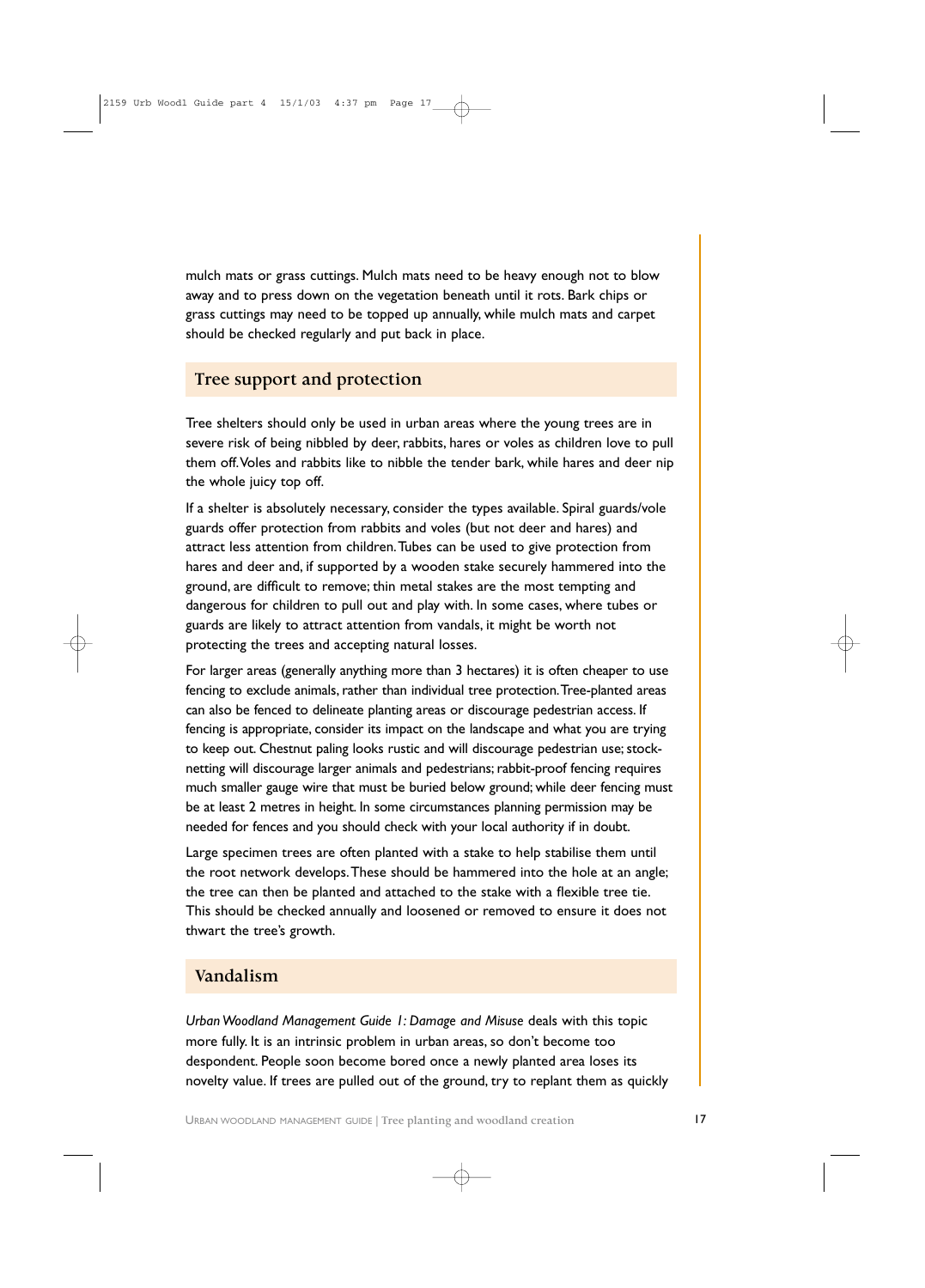as possible – either with the one that was pulled out or a replacement.

If the trees are snapped off, snip the broken end off with secateurs just above a bud or branch and it may sprout again from further down the stem. Some species will re-grow more easily than others; willow in particular can take a lot of abuse and will keep on growing.

Thorny shrubs can deter vandals, while nettles and brambles can discourage access to undisturbed areas for wildlife, however, they can cause problems with neighbours or may be seen as untidy by some.

### **Year five onwards**

From year five onwards the trees will require little annual maintenance, but associated paths or visitor features may require continued attention.

A tree should survive and flourish without pruning, however, formative pruning may improve its form and produce better timber in the long-term, if this is one of your objectives. If trees are snapped off, singling of leaders in any re-growth might be necessary.This will also show that the area is being looked after – numerous snapped-off trees with dangling tops will only encourage more of the same treatment.

Tree shelters, stakes and tree ties should be removed when they are no longer needed for support and protection.

Over time blocks of trees will thin naturally or can be thinned manually to leave one or two specimens of each species in a block.At around year 15-20, trees can be thinned to open up dense stands and let more light on to the woodland floor. Log piles can be created to encourage dead-wood insects and other wildlife, or some income can be generated by selling the wood for firewood or stakes.

### **Costs**

The financial resources needed to carry out tree planting and woodland creation projects in urban areas and their subsequent maintenance can be considered under three headings: acquisition, creation and maintenance.Additional to these may be administration, accountancy fees and fundraising costs.

### **1. Acquisition costs:**

This will include any costs incurred in acquiring or leasing the land. It may include legal, land valuation and site survey fees, costs of maps and the price of the land itself.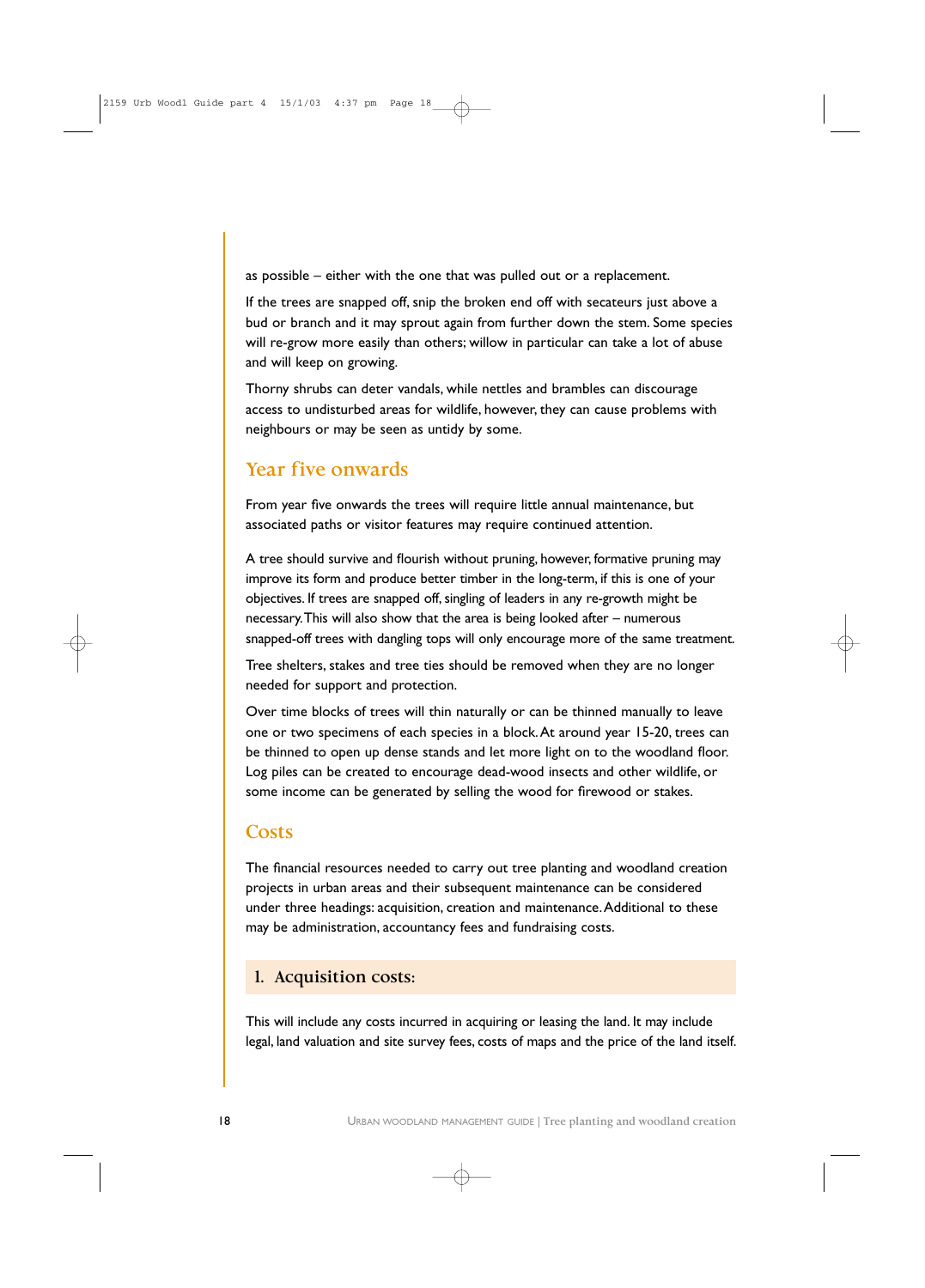### **2. Creation costs:**

This will include the costs of community consultation, design drawings, ground preparation, trees and tree protection, access infrastructure, contractors or machinery hire, signage, public liability insurance and any events.

### **3. Maintenance costs:**

This will include the maintenance of weed-free rings, replacement of failed trees, repair of damage caused by vandalism (trees, shelters, fencing), maintenance of visitor and access features, litter clearance and public liability insurance.

### **Some Typical Costs for a Woodland Creation Project (2002):**

| <b>Consultancy fees (design drawings,</b> |  |
|-------------------------------------------|--|
|                                           |  |
| <b>Site preparation</b>                   |  |
|                                           |  |
|                                           |  |
| <b>Trees from tree nurseries</b>          |  |
|                                           |  |
|                                           |  |
|                                           |  |
|                                           |  |
| <b>Shelters</b>                           |  |
|                                           |  |
|                                           |  |
| <b>Fencing</b>                            |  |
|                                           |  |
|                                           |  |
|                                           |  |
|                                           |  |
|                                           |  |
| <b>Paths</b>                              |  |
|                                           |  |
|                                           |  |
| <b>Entrances</b>                          |  |
|                                           |  |
|                                           |  |
|                                           |  |
|                                           |  |
|                                           |  |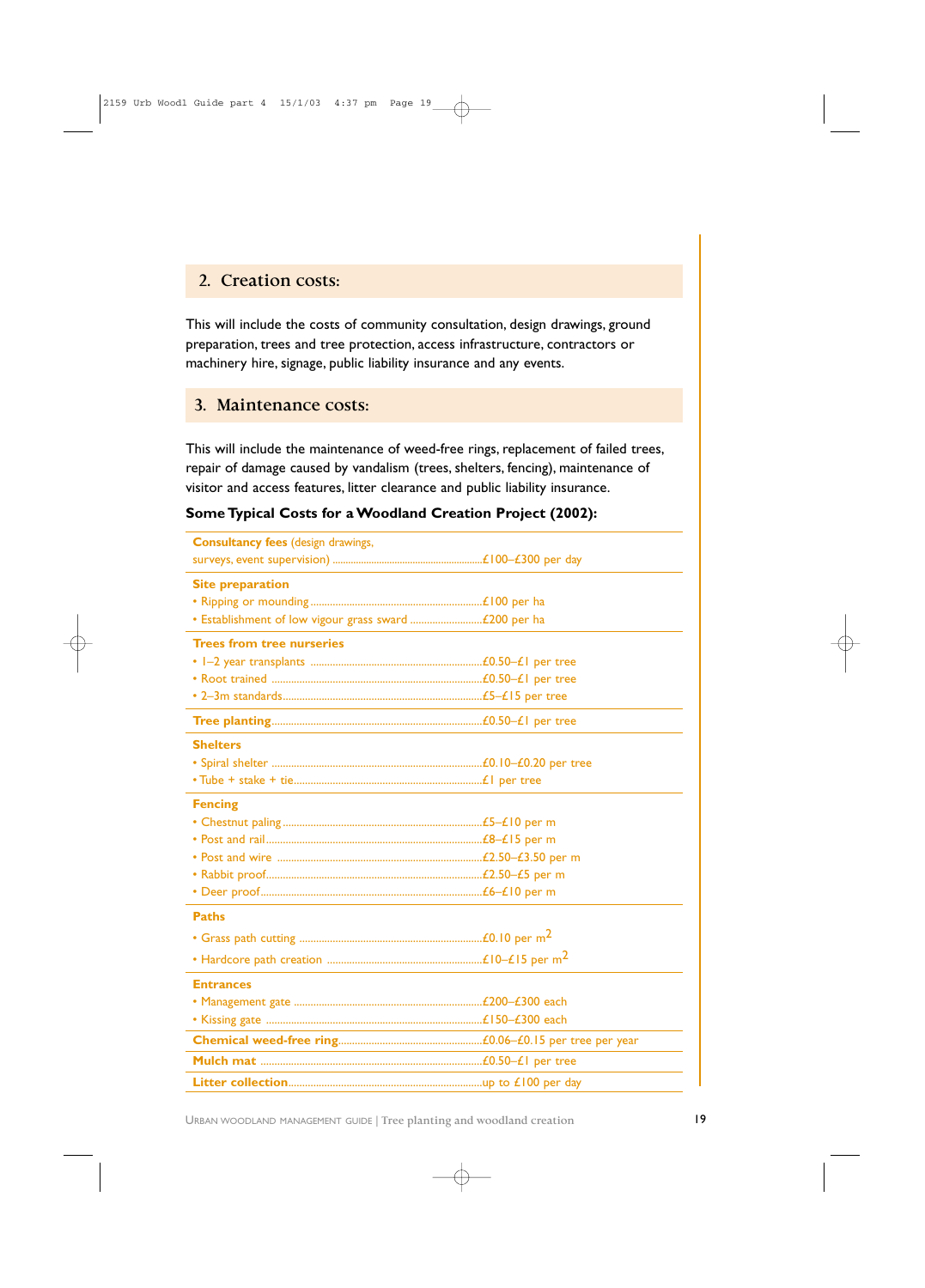## **Financing the project**

There are a number of ways to help finance tree planting and woodland creation in urban areas.

- Many councils and housing associations have an annual budget for planting trees or access provision on their land. If you are planting on their land, they may be able to provide the plants and will be responsible for their long-term maintenance.
- Local people may be interested in sponsoring a tree.
- Local business may be willing to donate money or materials.
- Local groups or schools can carry out fundraising projects.
- There are a host of charitable trusts, government departments, Lottery bodies, council departments, European agencies and businesses that will fund projects focussing on issues such as urban regeneration, tree planting, environmental improvement or community development.
- Help in kind: a number of the bodies listed above will recognise 'help in kind' as part of the matched funding for a project.Volunteer time and gifts of land, materials, machinery or services can be given a value and then matched against the funding offered by organisations such as the Lottery.

Consider carefully the opportunities and obligations attached to offers of financial support.

- Will you have to pay back funding (perhaps with interest) if the trees do not establish?
- What do the sponsors require from you in the form of publicity, signage on site, tree establishment or reports?
- Are there any restrictions on matched funding from government bodies or lottery sources? Most Lottery-based grants must show an element of match funding and for many government grants you must confirm that you are not receiving double funding from another government department.
- Will you require a separate bank account and audited accounts for the project?
- Is the sponsorship dependent on time constraints or deadlines?
- What are you willing and able to commit yourself to? The Forestry Commission/Forest Service, through their Woodland Grant Schemes (WGS), provide grants for the creation of new woodland.These schemes vary between countries, regions and over time. Contact your local Forestry Commission/Forest Service office for details of schemes that apply to your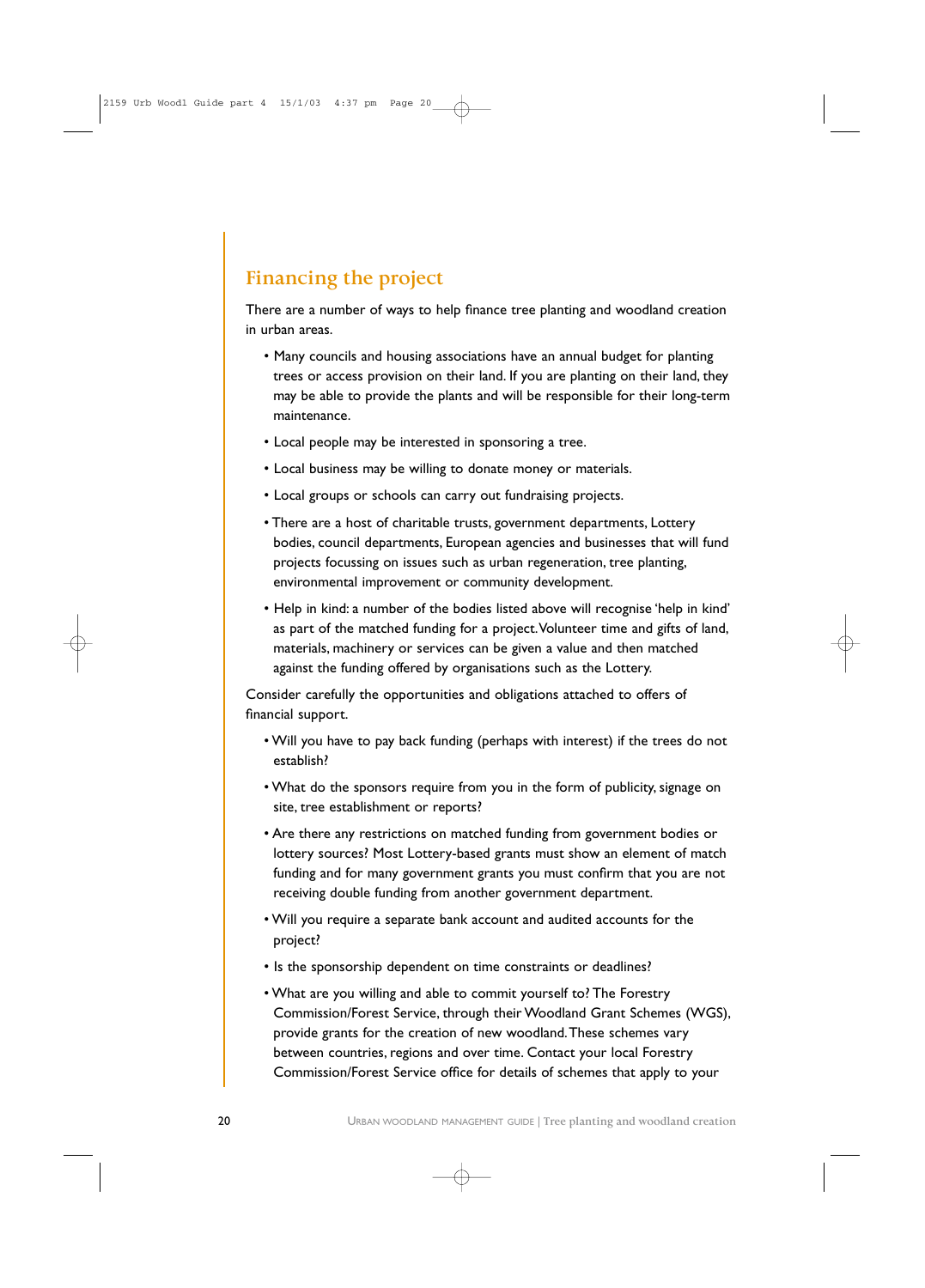area.All these schemes require that the trees are established satisfactorily or the grant may be reclaimed with interest.

Plan carefully how to promote the funding opportunity to the potential sponsors. Phrase your applications and conversations appropriately to suit the ideals and criteria of prospective sponsors.What will each fund? Many sponsors will find woodland creation and public involvement an attractive proposition while funding the maintenance phase may not appeal.

Allocate time for fundraising and preparing the funding applications when planning the project. Often work must not start until the grant has been approved. Many grants will be paid only following satisfactory completion of the work or on production of paid invoices or bank statements. Consider therefore how you will pay for the goods and services prior to receiving any grant aid.

![](_page_20_Picture_3.jpeg)

 $\lhd$ Tree planting and interest in the environment can start at an early age.

## **Community events**

Community events such as seed collecting, tree planting or a final celebration event are a good way to make more local people aware of their environment and encourage them to improve their neighbourhood.You may choose selected groups of people, such as a class of schoolchildren, or promote the event to the whole community through posters and press articles. A number of points need to be covered.

### **1. Public Liability Insurance**

Adequate insurance cover is required to involve local people in practical conservation events.This can often be achieved through affiliation to a registered community group, local council, school, contractor, the British Trust for Conservation Volunteers or Conservation Volunteers Northern Ireland.

### **2. Preparing a risk assessment**

This should examine first-aid provision, training of event leaders and a talk about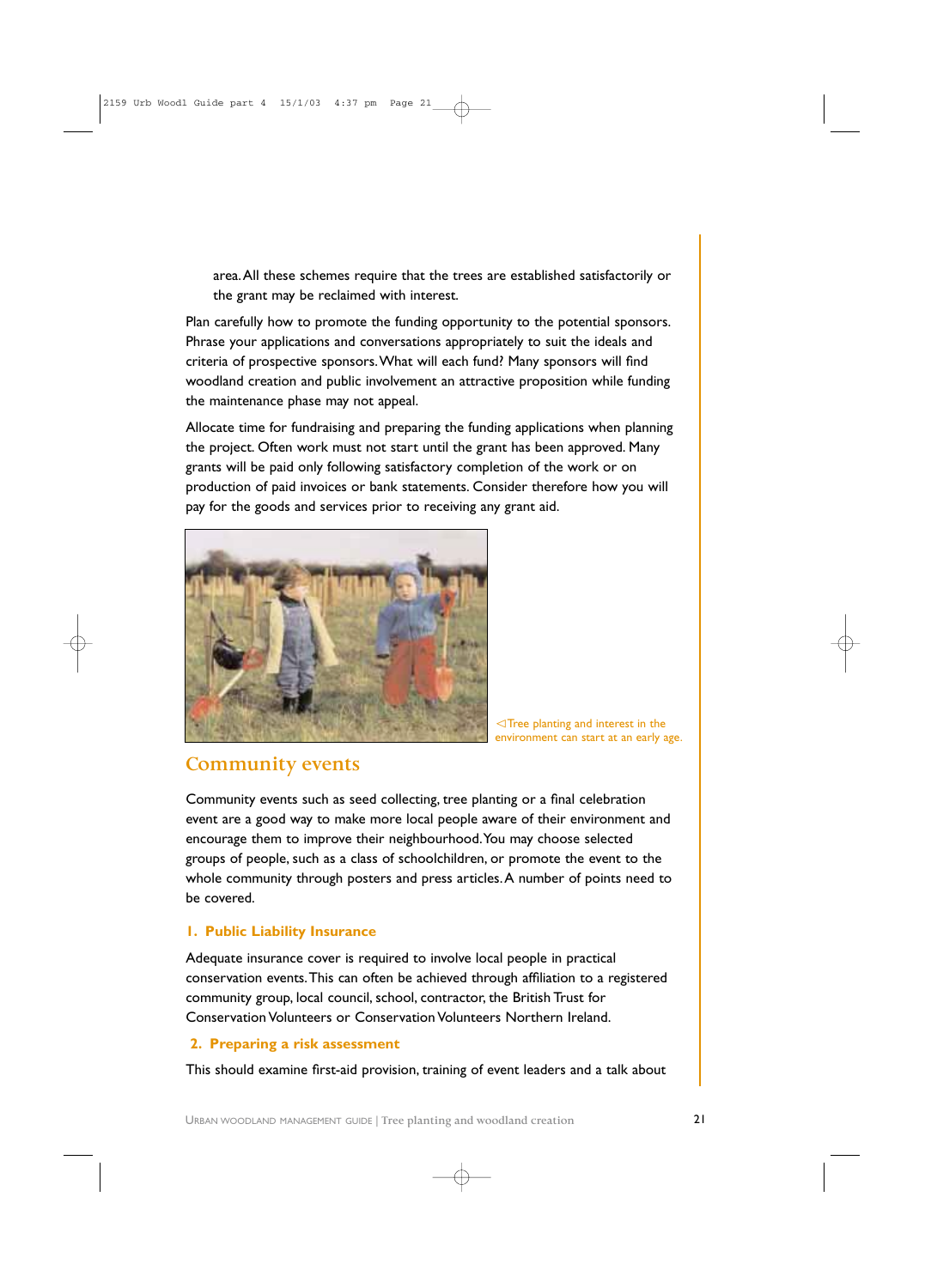how to use the tools for the job.Training can be gained through one of the groups or volunteer organisations mentioned above, or it may be possible to get training on the job from the contractors planting the wood.

### **3. Delivery of the trees**

A tree nursery may deliver the trees to the planting site for an additional fee. If they need to be stored before use, ensure their roots do not dry out or are affected by frost.They can be 'heeled in' (stuck in bundles in a soil bed at sufficient depth to prevent frost damage to the roots) or kept in a bag stored in a cool place.

### **4. Planning the planting**

Whether 10 or 100 people are attending the event, you will need to organise the planting. Mark out the location for individual trees with bamboo canes or similar before the event starts.To make certain the right tree goes in the correct hole, consider colour coding the canes. Individual bags of trees can also be coloured – like painting by numbers. Marking out where the secondary and shrub species are to go first to define the edge of the planting blocks.Then fill in the blocks of larger canopy species.

### **5.Tools**

People can bring their own spades or a local conservation group may lend you a selection. Small spades are easier for young children to use. Bare-root trees from a nursery usually come tied together in clumps of 50-100, don't forget a knife or pair of scissors will be needed to cut the cord.

### **6. Suitable clothing**

Tree planting and mud go hand in hand – recommend people wear their old clothes, waterproofs and a pair of Wellingtons in any of your notices or local news releases.

#### **7. Organisation on the day**

Find a good leader and supervisors to make the day run smoothly. Organise parking if necessary.

#### **8. Refreshments**

Providing refreshments at the end of the tree-planting event is a good way to involve the community. However whether serving food outdoors or indoors people will need to be able to wash their hands before they eat a biscuit or crisps.

### **9. Naming a tree**

This can encourage or discourage vandalism. Ownership of a group of trees is preferably as if one dies or is thinned out people can still come back and see how the group has grown.

### **10. Tidying up**

Don't underestimate the time this will take.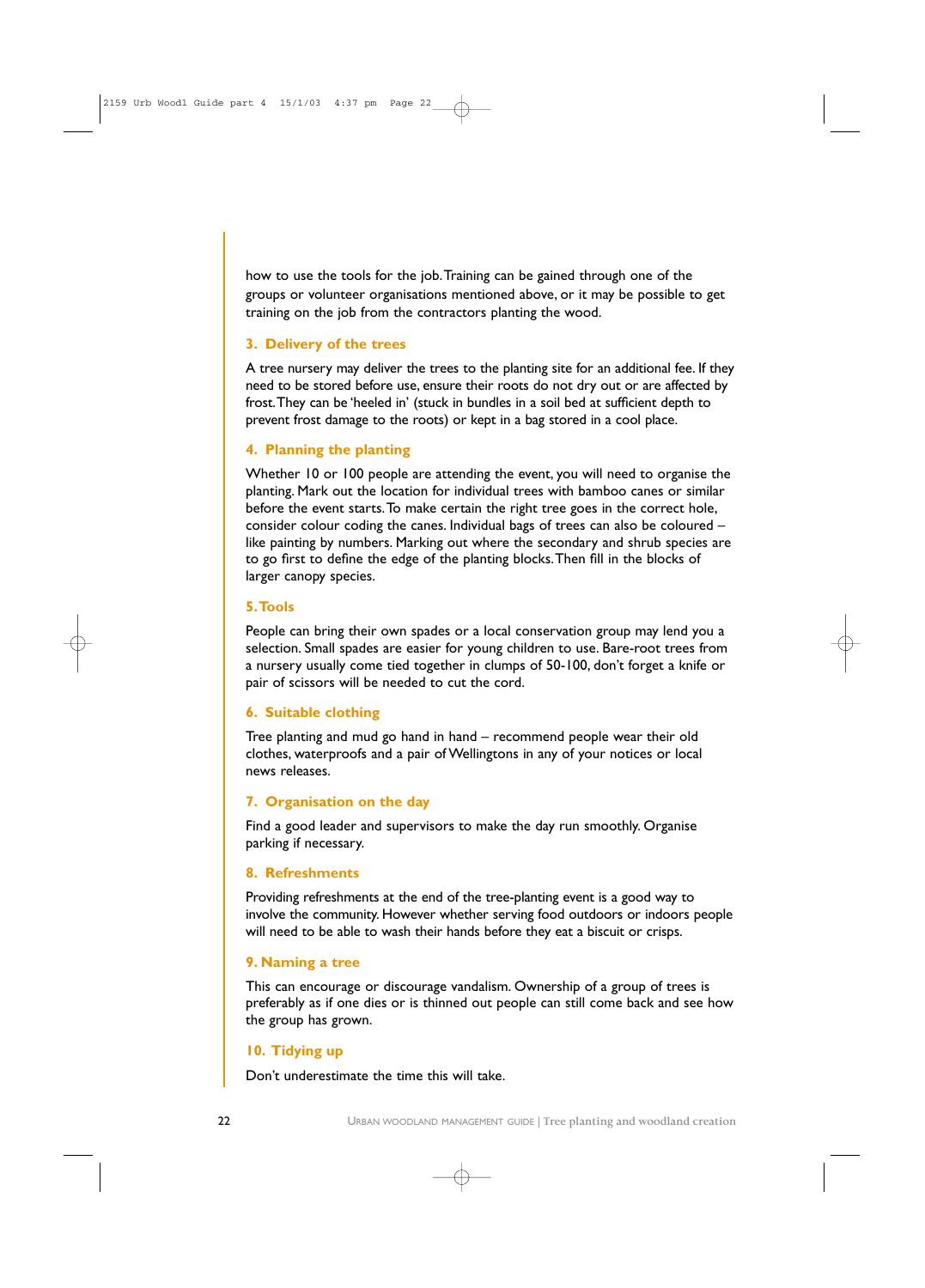## **Press and public relations**

Whether seeking public support, donations, reduced vandalism or reporting on progress, local newspapers, radio stations and television channels are there to inform the public about what is happening in their area and should be pleased to hear from you.A local photographer or television crew may be attracted to an event with a number of interesting activities. Remember to thank your sponsors in any news releases.

### **Conclusion**

Trees and woods are long-lived habitats that change and develop over time. Throughout your planning, always keep sight of your original objectives and the long-term maintenance of the trees or woodland.

## **Further reading**

### **BTCV publications**

*Trees and Aftercare: a practical handbook.*

*Woodlands: a practical handbook.*

*Hedging: a practical handbook.*

*Our Native Trees:A Guide to Growing Northern Ireland's Native Trees from Seed. Conservation Volunteers Northern Ireland.*

### **Forestry Commission publications**

*Community Woodland Design Guidelines.* 1991.

Davies, R.J. 1987.*Trees and Weeds: weed control for successful tree establishment* (Handbook 2).

Hibberd, B.G. 1989. *Urban Forestry Practice (Handbook 5).*

Hodge, S.J. 1995. *Creating and managing woodlands around towns (Handbook 11).*

Rodwell, R.S. 1994.*Creating New Native Woodland (Bulletin 112)*.

### **Woodland Trust publications**

*New woods for people.*

### **Other publications**

Emery, M. 1996. *Promoting nature in cities and towns.* Croom Helm for Ecological Parks Trust.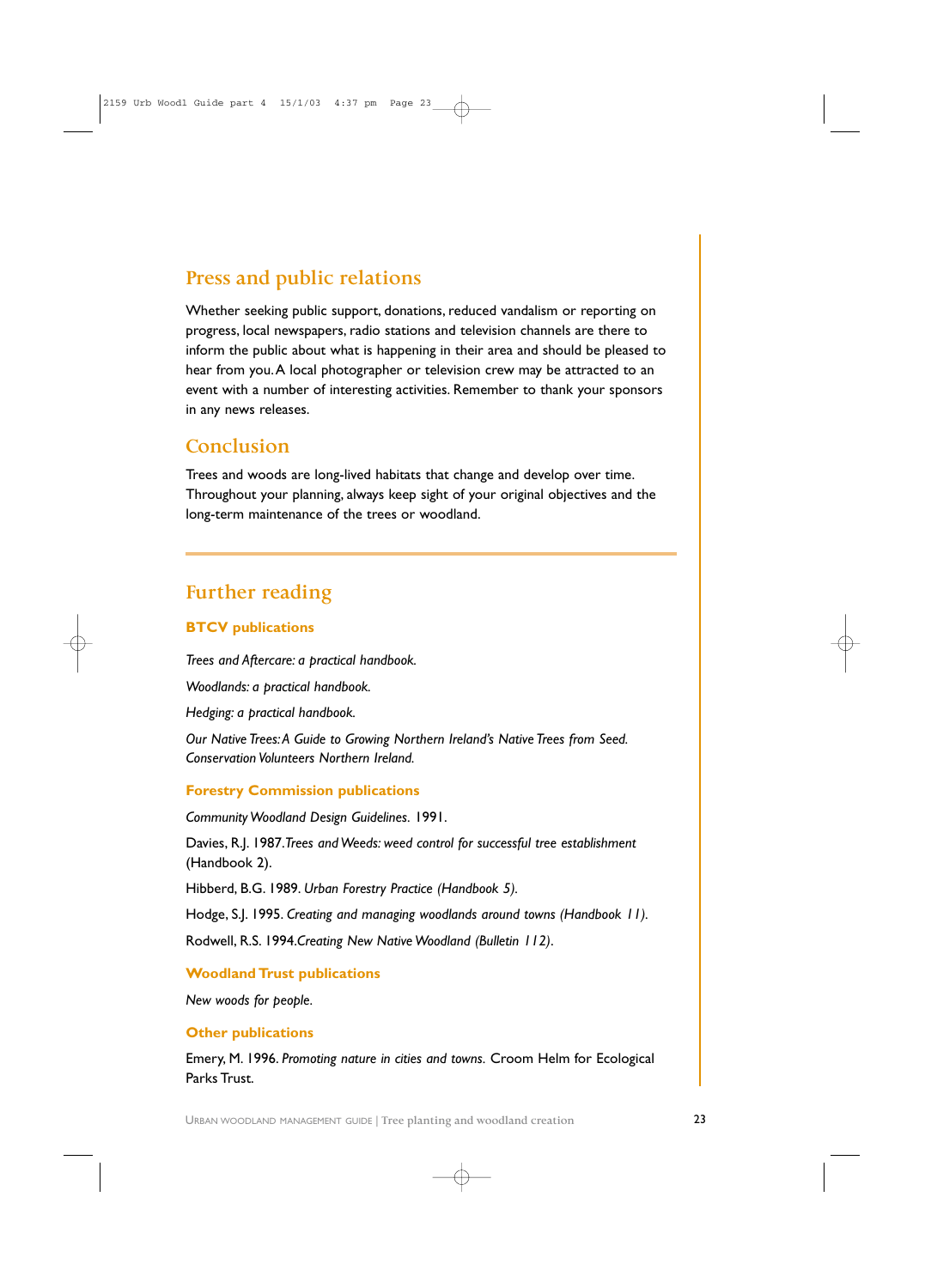## **Appendix 1**

**Example letter to service providers or historic monuments agency**

![](_page_23_Picture_2.jpeg)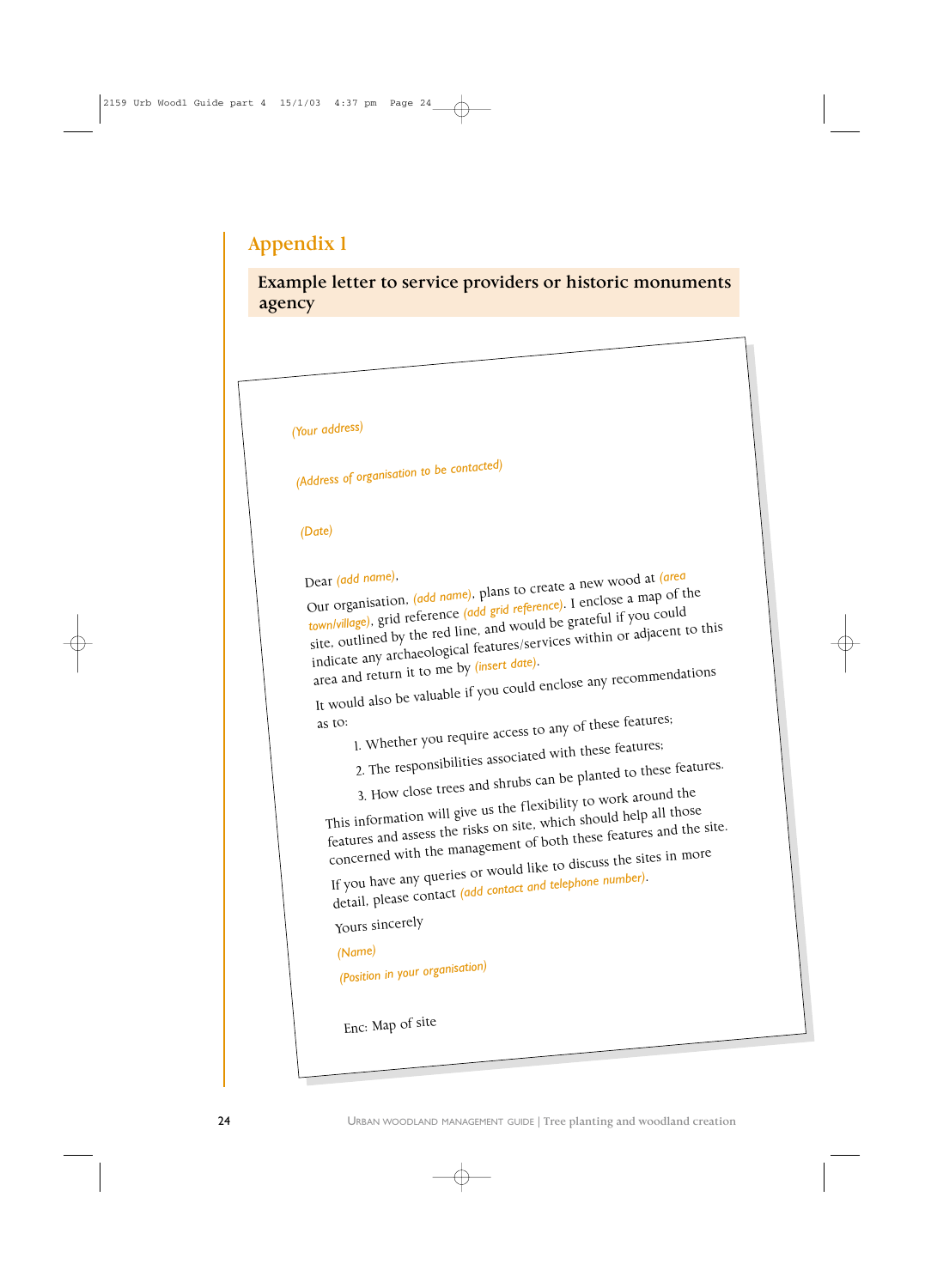## **Useful contacts**

### **Forestry Commission**

231 Corstorphine Road, Edinburgh, Scotland EH12 7AT. telephone: 0845 3673787 e-mail: enquiries@forestry.gsi.gov.uk website: www.forestry.gov.uk

### **Forest Service of Northern Ireland**

Dundonald House, Upper Newtownards Road, Belfast BT4 3SB. telephone: 02890 524480 e-mail: customer.forestservice@dardni.gov.uk website: www.forestserviceni.gov.uk

### **National Urban Forest Unit**

The Science Park, Stafford Road,Wolverhampton,WN10 9RT. telephone: 01902 828600 e-mail: info@nufu.org.uk website: www.nufu.org.uk

### **Disclaimer**

The information included within this publication is based on the experiences of Woodland Trust staff in managing its own woods.While its content is intended to broaden understanding in the management of urban woodland, the Woodland Trust does not accept liability for any errors or omissions, or for any loss arising from use of the information contained herein by other parties. In any circumstances outside the knowledge and competence of a site manager, he or she should always seek advice from an appropriate qualified professional such as a surveyor or solicitor depending on the case. None of the information in this document is to be relied upon as a statement of fact.